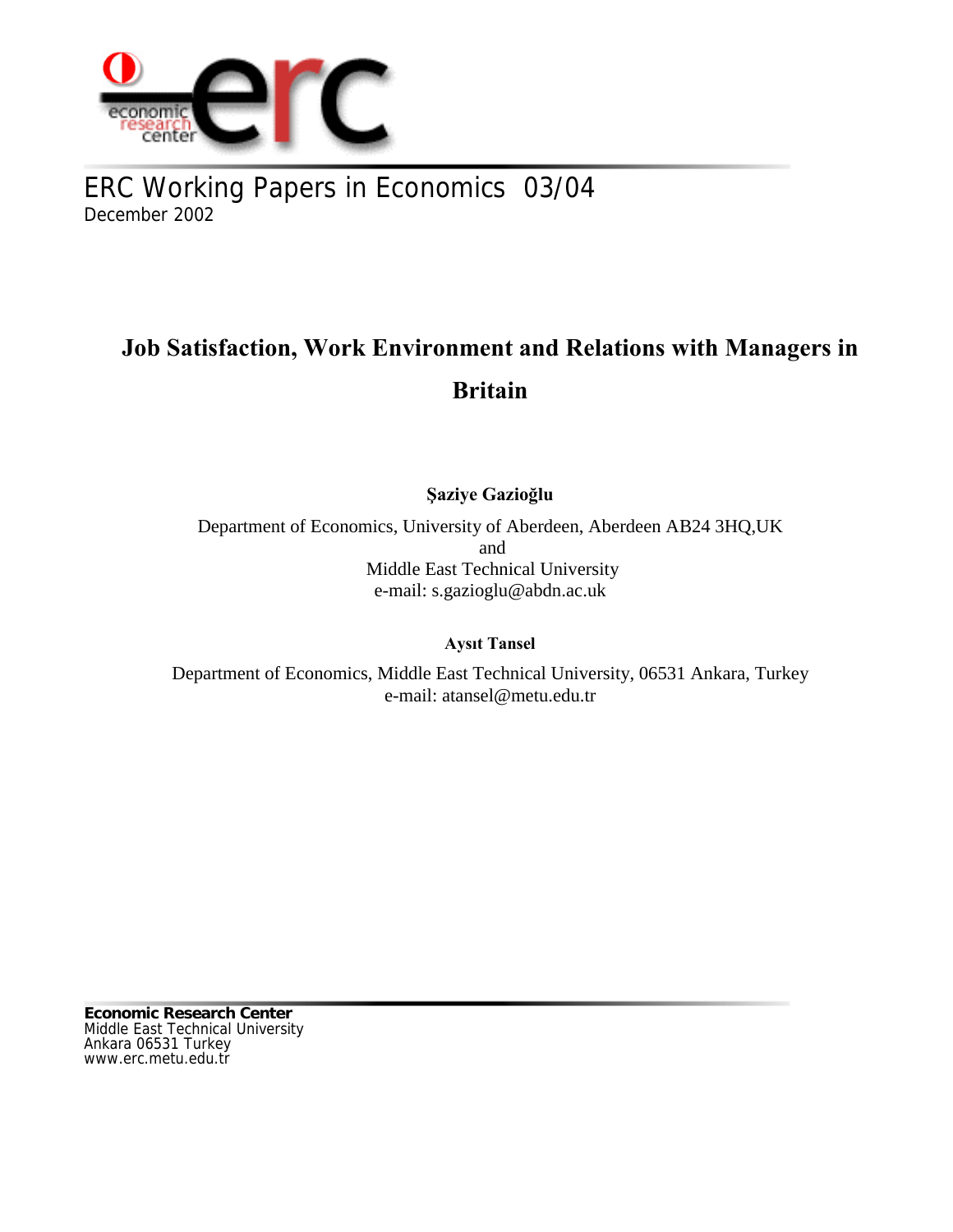#### **Abstract**

Little empirical work has been done on the relationship of job satisfaction to work environment and the managerial attitudes towards employees. Employees' well being is important to the firm. Analysis of job satisfaction may give insight into various aspect of labor market behavior, such as worker productivity, absenteeism and job turn over. This paper investigates the relationship of worker satisfaction, to the work environment and the worker relationship to managers. We use a unique data of 28 240 British employees, Workplace Employee Relations Survey (**WERS97)**. In this data set the employee questionnaire is matched with the employer questionnaire. Four measures of job satisfaction are negatively related to the establishment size. Establishment size in return is related to the degree of flexibility in the work environment and the relationship with the supervisors. We find that, contrary to the previous results lower levels of job satisfaction in larger establishments can not necessarily be attributed to the inflexibility in the work environment. However, the weak employee-manager relationships may be a major source of the observed lower levels of job satisfaction in larger establishments

**Key Words**: Job Satisfactions, Establishment Size, Structure of Work Environment, Employee-Manager Relations,

**JEL Classifications**: L20, L29, J50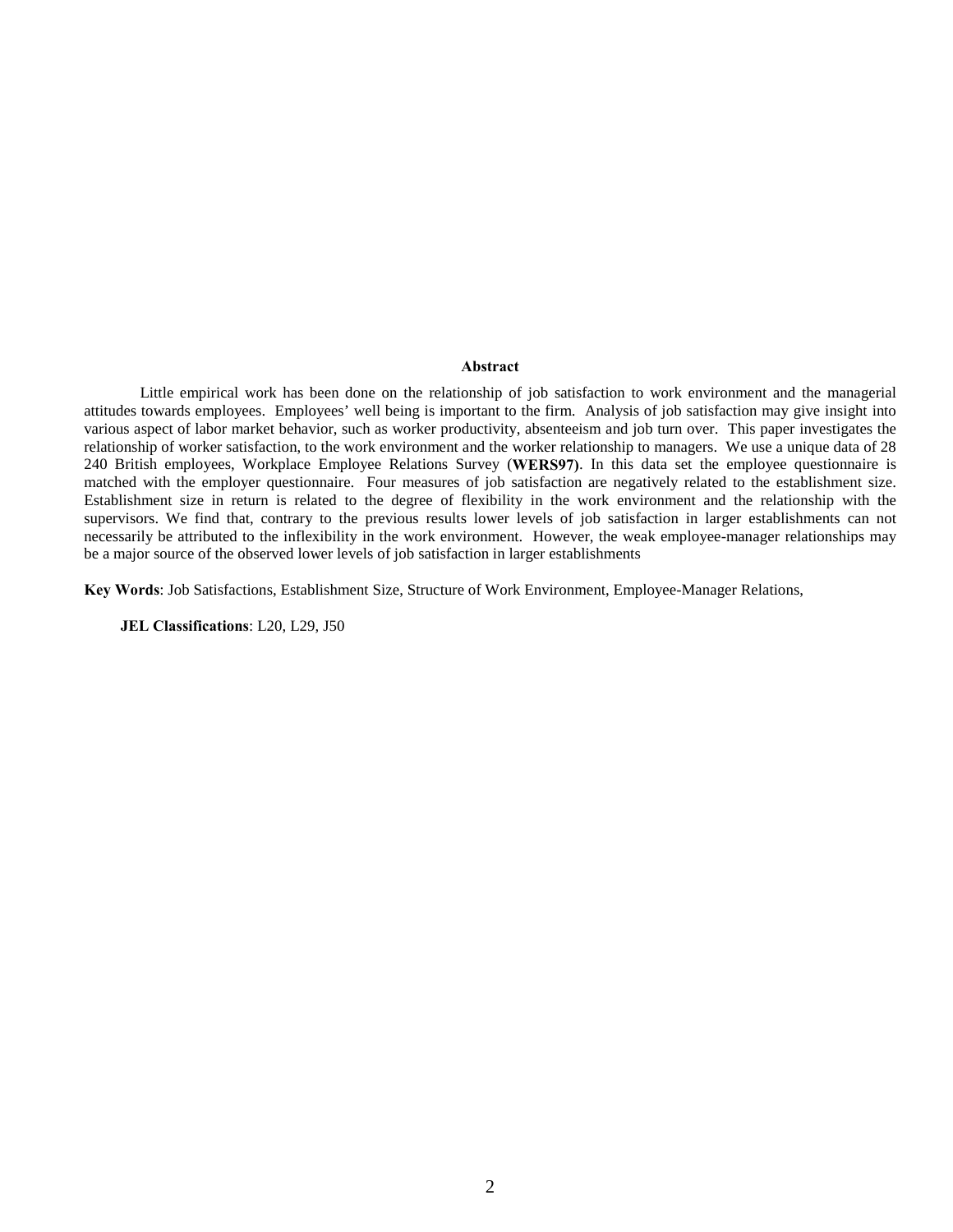### **1. Introduction:**

 $\overline{a}$ 

Recently there have been several studies on the relationship between work structure, establishment size and job satisfaction of employees. Scherer's (1976) work was one of the earliest studies in this area. Using 1973 Quality of Employment Survey (QES), he found that low levels of job satisfaction were associated with large establishments. Since then other studies such as Kwoka (1980) and Idson (1990) gave credence to this result. Kwoka used 1977 QES data and multivariate estimation techniques. Idson (1990) also used 1977 QES survey and examined the relationship between the establishment size, work structure and job satisfaction. He found that regimentation in the work environment of the larger establishments leads to lower levels of job satisfaction. Studies by Dunn (1980, 1986) also indicated less worker satisfaction in larger firms <sup>1</sup>. Stafford (1980) and Oi (1983) developed models with the outcome of greater rigidity<sup>2</sup> in the work structure of larger firms. Association of lower levels of job satisfaction with larger establishment sizes was also reported in the UK. Clark (1996) used 5 000 British employees from British Household Panel Survey(BHPS) 1991 and investigated job satisfaction with various individual and firm characteristics. However, Clark (1996) was not able to investigate the nature of the work environment and the establishment size. This is an important contribution of this paper.

 This study uses the UK data from the 1997 Workplace Employee Relations Survey (**WERS97)** of the Department of Trade and Industry. This unique data includes a matched Employer Survey, rich set of questions on work conditions and worker's relationship with managers. In this data set the number of observations is larger and it includes larger size establishments than in the Clark's(1996) study. We investigate the relationship of job satisfaction, establishment size, the structure of the work environment and the quality of employee-manager relationship. Our conclusions are the following: The organisation of production in large establishments is more regimented than in small establishments. Similarly, in large establishments employee relationships with the management are less satisfactory than in smaller establishments. We also observed lower levels of job satisfaction in larger establishments. Further, we find that lower levels of job satisfaction in larger establishments cannot necessarily be attributed to the

<sup>&</sup>lt;sup>1</sup>Kwoka (1980) explains higher wages in larger establishments to be the compensation for the lower worker satisfaction. However, Dunn (1980, 1986) suggest that higher pay in larger establishments could not be fully explained by lower worker satisfaction. Brown and Medoff (1989) gave other possible explanations of the positive relationship between wages and employer size. These include the possibility that larger firms may hire higher quality workers, may use higher wages to preclude unionization and are less able to monitor their workers.

 $2^{2}$  Since mobility cost are higher in large establishments, optimal amount of job search is lower for workers in large establishments (Oi, 1983). Oi developed a model that endogenously generates a more regimented working environment in larger firms. He contends that in the larger firms the production is organized in a regimented environment, since large firms attempt to minimize the opportunity cost of the talented managers that they attract.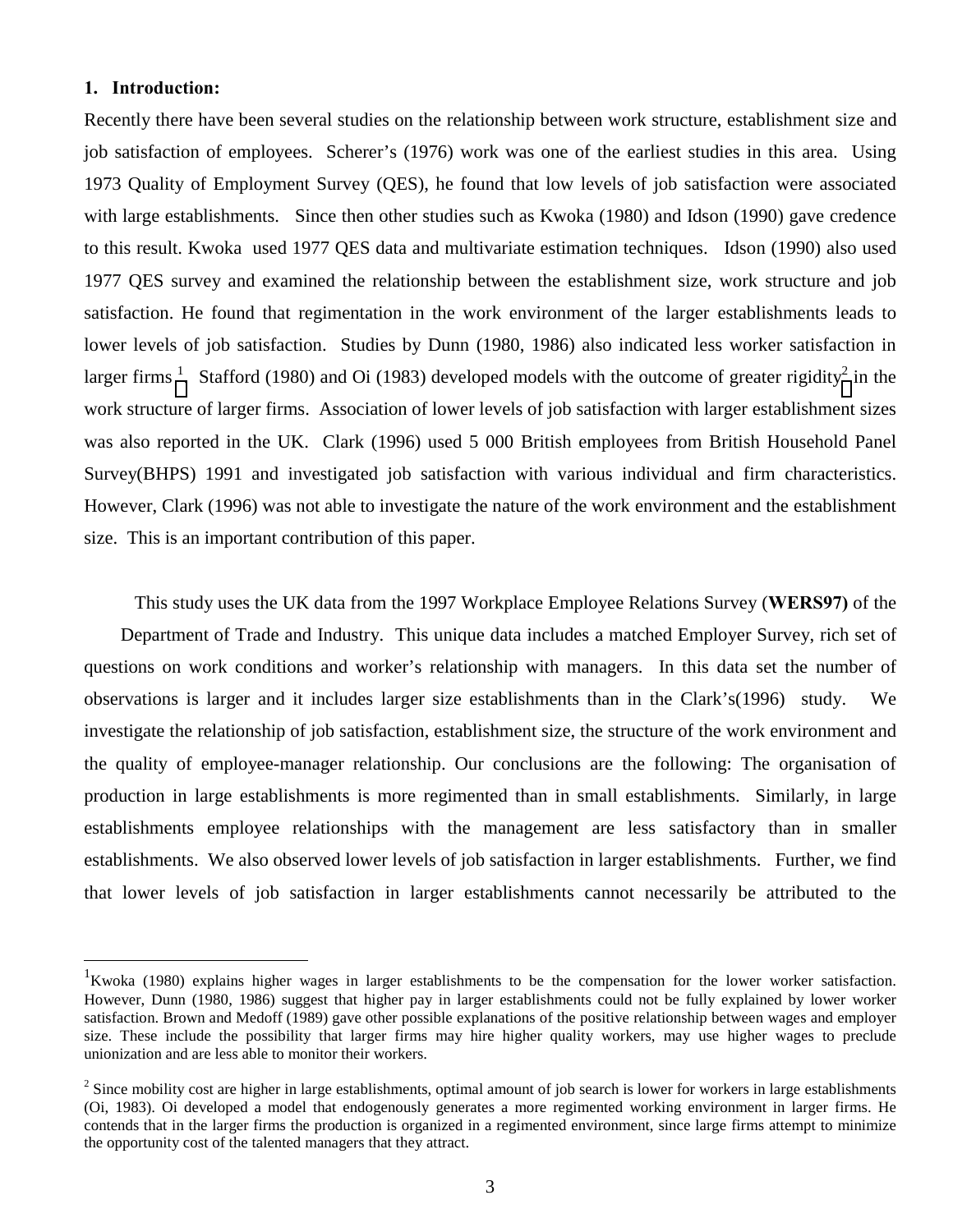inflexibility in the work environment. However, less satisfactory human relationships in the large establishments may be a major source of the observed lower level of job satisfaction there.

 We organize the paper in the following manner. In Section 2A we discuss the establishment size and the structure of work environment. In Section 2B we investigate the establishment size and the employeemanager relationships. In Sections 3A and 3B job satisfaction is related to the structure of work environment and employee relations with management, respectively. Concluding remarks are presented in Section 4.

### **2A. Establishment Size and the Structure of Work Environment**

 A number of researchers postulated that structure of work environment is more rigid in larger establishments than in smaller establishments. Rigidity in the structure of work environment has implications for worker satisfaction. In this section we estimate maximum likelihood probit regressions that relate various measures of work rigidity to the establishments size. Establishment size indicator is the number of employees, which is included in logarithmic form in order to allow for nonlinearities in the

relationship between of structure of work environment and the establishment size. The regressions also controlled for worker characteristics and job characteristics. Tables 1 and 2 report our estimation results using various measures of the structure of work environment. In Table 1, the dependent variables are binary variables, which indicate some or a lot of influence workers have a) about the range of tasks they do in their jobs; b) about the pace at which they work; c) about how they do their work. The results in this table confirm the conclusion reached by Idson (1990) with the US data. In the estimation results, we consistently find that the establishment size is negatively related to the amount of influence the workers have over the range of tasks they do, over the pace at which they work and over how they do their work. Thus in larger establishments employees face greater rigidity in organization of the work than in the smaller establishments. There are other interesting results in this table. It is of interest to note that those employees with health problems have consistently less influence over what they do and how they do their job.

 Table 2 reports probit results in relation to the flexibility of hours, days and the place of work. The question asks if flexible working hours, job sharing, parental leave or working from home would be available if needed. The coefficient estimates of the establishment size show positive relationship in all cases except in the case of flexible working hours. As the establishment size increases flexible working hours are less likely to be available, implying more rigidity. Whereas job sharing, parental leave and working from home could be considered as characteristics of the larger establishments.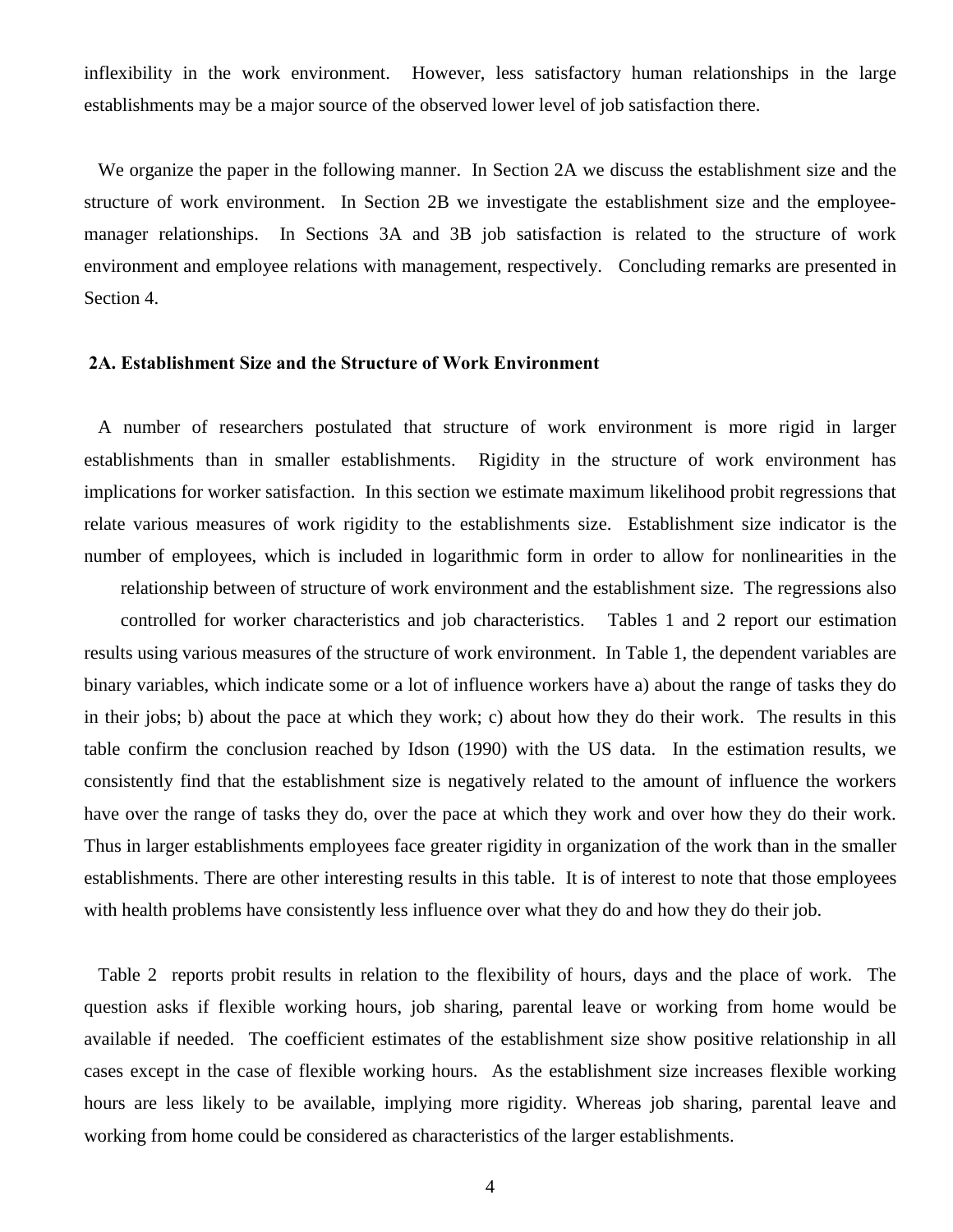### **2B. Establishment Size and Employee - Manager Relations**

 In this section we investigate the relationship of the establishment size to the employee-manager relations. To our knowledge this relationship has not been investigated before. Tables 3 and 4 report the results of the unique questions in this survey. In these questions workers are requested to indicate whether they are frequently asked on a) staffing issues b) pay issues and c) health and safety at work. These variables are consistently negatively related to the establishment size. In passing, we note that those employees who are in the managerial and/or professional positions indicated that they were frequently asked about staffing issues, pay issues and health and safety at work.

 Table 4 reports on another aspect of the employee relations with managers. The question asks if the employee has discussed any of the indicated issues during the past twelve months. These issues include how the employee is getting on with her/his job, his or her chances of promotion, training needs and pay. Among these variables, only the first one is negatively related to the establihment size, indicating that in the larger establishments the employees are less likely to be asked on how they are getting on with their job. This is

expected because the issue is personal in nature and more likely to be asked in small establishments. However, in large establishments promotion prospects, training needs and pay issues are more likely to be discussed routinely. We also note that more educated employees are more likely to discuss chances of promotion, training needs and pay issues with their supervisors. Similarly, employees in managerial and/or professional positions, and in clerical occupations are more likely to discuss promotion, training and pay issues with their supervisors compared to the sales employees.

### **3A. Job Satisfaction and Structure of Work Environment3**

 $\overline{a}$ 

 In this section we examine the effect of the work structure environment to the job satisfaction. Table 5 reports the means for the four measures of job satisfaction at different establishment sizes. While the satisfaction with influence over job declines steadily as establishment size increases, the other satisfaction measures indicate a nonlinear relationship to the establishment size. Taking this into account we introduced a variable in the logarithm of the establishment size in the job satisfaction regressions reported in Table 6. The regressions in Table 6 are estimated with a maximum likelihood ordered probit technique. Table 7 reports the ordered probit job satisfaction regressions, which additionally include work structure variables.

 $3$  In this study four job satisfaction measures are used: Satisfaction with influence over job, satisfaction with amount of pay, satisfaction with sense of achievement and satisfaction with respect from supervisors. Further information about our data and distribution of these job satisfaction measures are provided in Gazioglu and Tansel. (2002)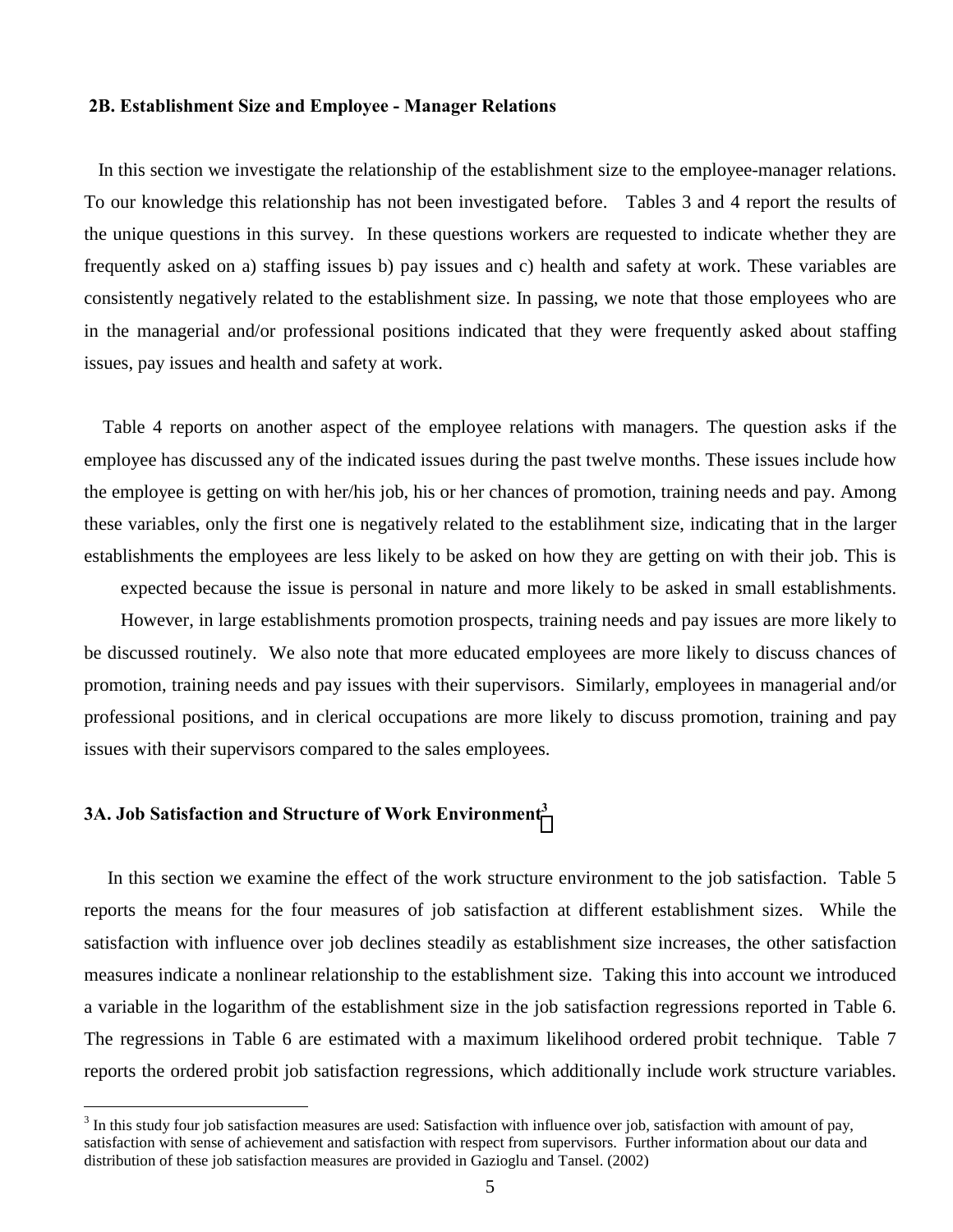From these two tables we can assess the extent to which work structure differences can account for the effect of the establishment size in the job satisfaction regressions. Our aim is to investigate whether the work structure variables can account for the lower levels of job satisfaction in larger establishments. We observe that in Table 6, the log establishment size has a negative and statistically significant coefficient estimate in all four measures of the job satisfaction regressions. When work structure variables are introduced as in Table 7, we observe that the coefficient estimates of log establishment size are either the same or slightly smaller and still highly statistically significant. This implies that observed lower levels of job satisfaction in larger establishments can not necessarily be attributed to the greater rigidity in the work structure. This result is contrary to the findings of Idson (1990) with the US data. Idson found that the introduction of the work structure variables drove the estimated coefficient on the log establishment size to zero. This led him to conclude that observed lower levels of worker satisfaction in larger establishments may be attributed to the greater rigidity in the work structure (Idson, 1990: 1016). The difference in our results and those of Idson may be due to the difference in the work structure and job satisfaction variables we are using. Both sets of work structure variables are expected to measure rigidity in the work environment. This difference may also be due to the difference in the size of the firms in our study and that in the study of Idson. In his study the firm sizes are much smaller than in ours. In our study 34.5 percent of

all establishments have 200 and more employees. There may also be differences in this respect in the two countries studied: Idson uses US data and our study pertains to the British employees. These results indicate that autonomy over various aspect of work consistently increases job satisfaction in all four measures considered.

 In our study, the first set of work structure variables relate to what work employees do and how they do it. As it is observed in Table 7 the coefficient estimates on those workers who have some or a lot of influence over the range of tasks they do in their job are all positive and statistically significant in all four measures of job satisfaction. Similarly, the coefficient estimates on those employees who have some or a lot of influence over the pace at which they work are all positive and statistically significant in all four measures of job satisfaction. The coefficient estimates on those employees who have some or a lot of influence over how they do their work are all positive and statistically significant in all four measures of job satisfaction. In the same table the second set of work structure variables relate to the availability of a number of alternative work environments such as flexible working hours, job sharing, parental leave and working from home. The coefficient estimates on all these variables are statistically insignificant except for the availability of the flexible working hours which is found to reduce various measures of job satisfaction contrary to our expectations. A likelihood ratio test of the joint significance of the two sets of work structure variables indicate that they are jointly statistically significant at the 5 percent level.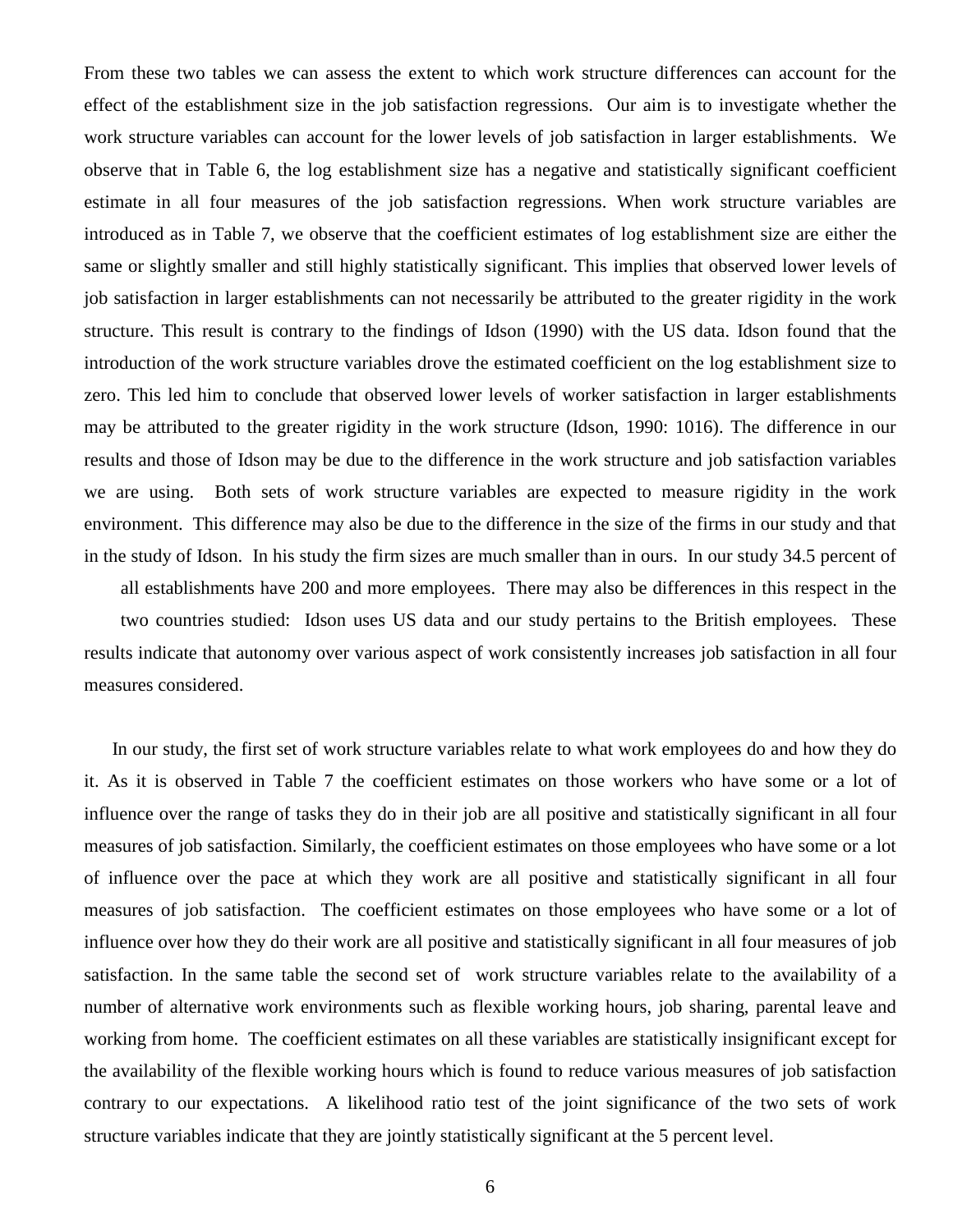### **3B. Job Satisfaction and Employee Relations with Management**

 In this section we examine the job satisfaction and the quality of employee relations with management. Table 6 is the basic regression and is to be compared with Table 8. The regressions in Table 8 are estimated with Maximum likelihood probit technique and additionally include variables, which reflect the quality of the employee relations with the managers. Comparing Tables 6 and 8 we can assess the extent to which employee- manager relationship variables can account for the effect of the establishment size in job satisfaction regressions. We would like to see whether managerial relation variables can account for the lower levels of job satisfaction in larger establishments. We note the negative and statistically significant coefficient estimates of log establishment size in Table 6 for all of the four measures of job satisfaction. When managerial relation variables are introduced as in Table 8 the coefficient estimates of log establishment size in the job satisfaction regressions were driven to zero. We conclude that observed lower level of job satisfaction in large establishments can be attributed to the poor employee- manager relations in larger establishments. There are several sets of variables, which give the quality of the employee relations with the managers. In Table 8, the coefficient estimates of those workers who were frequently asked their

views on staffing issues, pay issues, and health and safety at work were all positive and statistically significant in the four job satisfaction regressions. The coefficient estimates of the discussions with managers (during the past year) on how the employee is getting on with his/ her job, his/ her promotion, training needs and pay are all statistically insignificant. Furthermore, in these regressions the coefficient estimates of the managers treating employees fairly are all positive and statistically significant. The coefficient estimates of the description of the relations between employees and managers as "very good" are all positive and statistically significant also.

### **4. Conclusions:**

 When we explored the relationship between establishment size and the structure of work environment we found that in the larger establishments workers face greater rigidity in the organization of the work than in the smaller establishments. We found consistently negative relationships between establishment size and the influence workers have on the range of tasks, the pace of the work and how the work is done. Furthermore, we found that although flexible working hours were more likely to be not available, job sharing, parental leave and working from home were more likely to be available in the large establishments.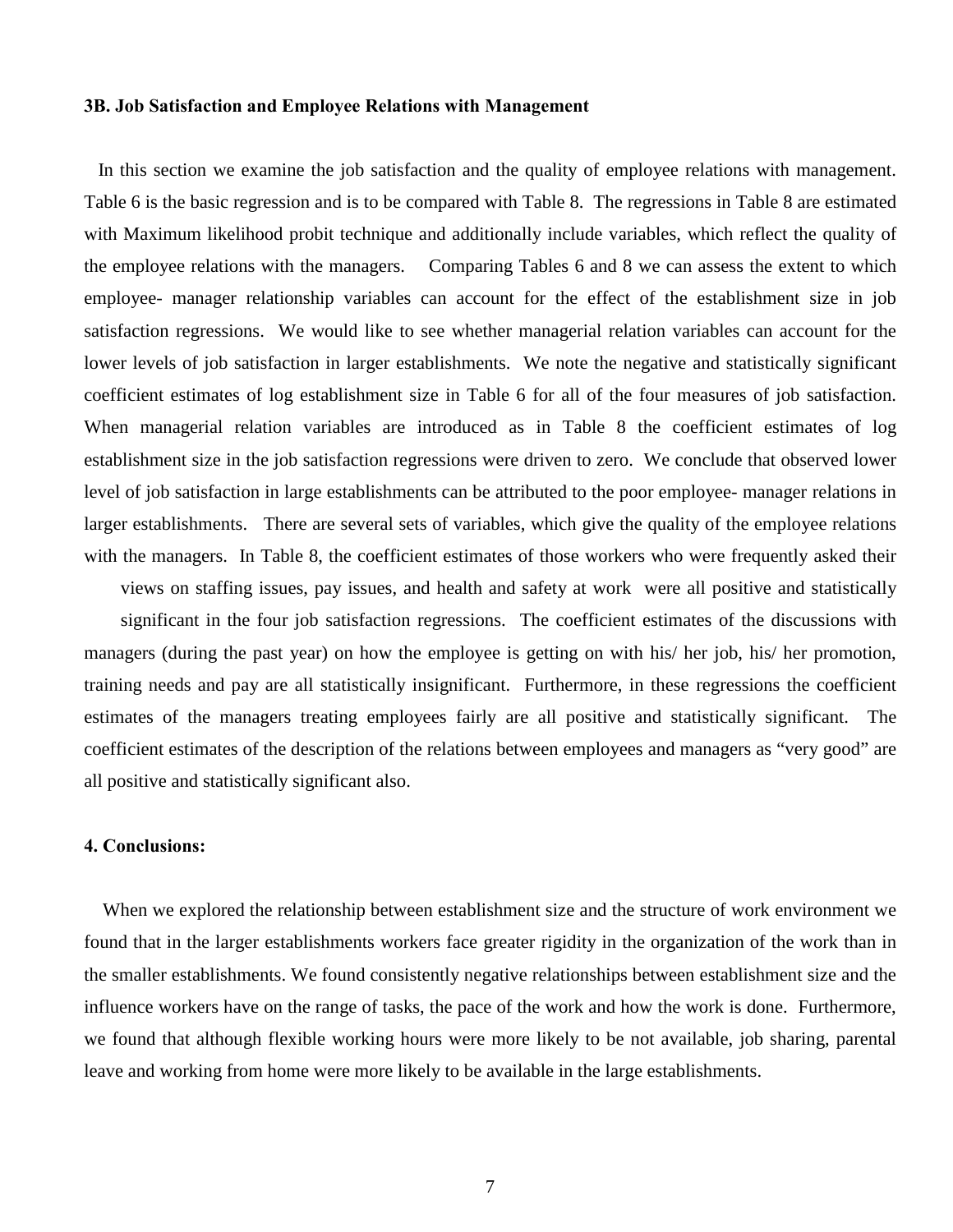On exploring the employee relationship with the managers we found the following: In large establishments employees were less likely to be asked their views on staffing issues, pay issues, and health and safety at work. The variables on employee manager relations such as how the worker is getting on with her/his job, his/her chances of promotion, training needs and pay are also examined in relation to the establishment size. Among these variables, only the question on how the employee is getting on with his/her job is negatively related to the establishment size. However, the promotion prospects, training needs and pay issues are more likely to be discussed routinely in larger establishments.

 Employees are less satisfied with their jobs in larger establishments even after we control for the nature of the work structure. Introducing various control measures for work structure environment does not drive the effect of establishment size on various measures of job satisfaction to zero. This is contrary to the findings of Idson (1990). Idson found that lower levels of job satisfaction in larger establishments is due to their highly regimented enviroment. Whereas we found that lower levels of job satisfaction in larger establishments is not necessarily due to the higher levels of rigidity in the work structure. Employees are less satisfied with their jobs in larger establishments in the absence of control for the quality of employeemanager relationships. However, when control for employee manager relationships is introduced the effects

of establishment size on various measures of job satisfaction disappeared completely.

 The results in this paper support the following propositions. 1) There is greater rigidity in the structure of work environment in the larger establishments. However there is also evidence that the large establishments are making efforts to overcome the regimentation by providing job sharing. parental leave and working from home. 2) The employee manager relationships are less satisfactory in larger establishments. However, there is also evidence that large establishments are trying to compensate for their size by providing regular discussions of promotion possibilities, training needs and pay.

3) Observed lower levels of job satisfaction in larger establishments may not necessarily be due to greater regimentation in the structure of work enviroments. 4) Observed lower levels of job satisfaction in the larger establishments may be due to poor employee- manager relationships.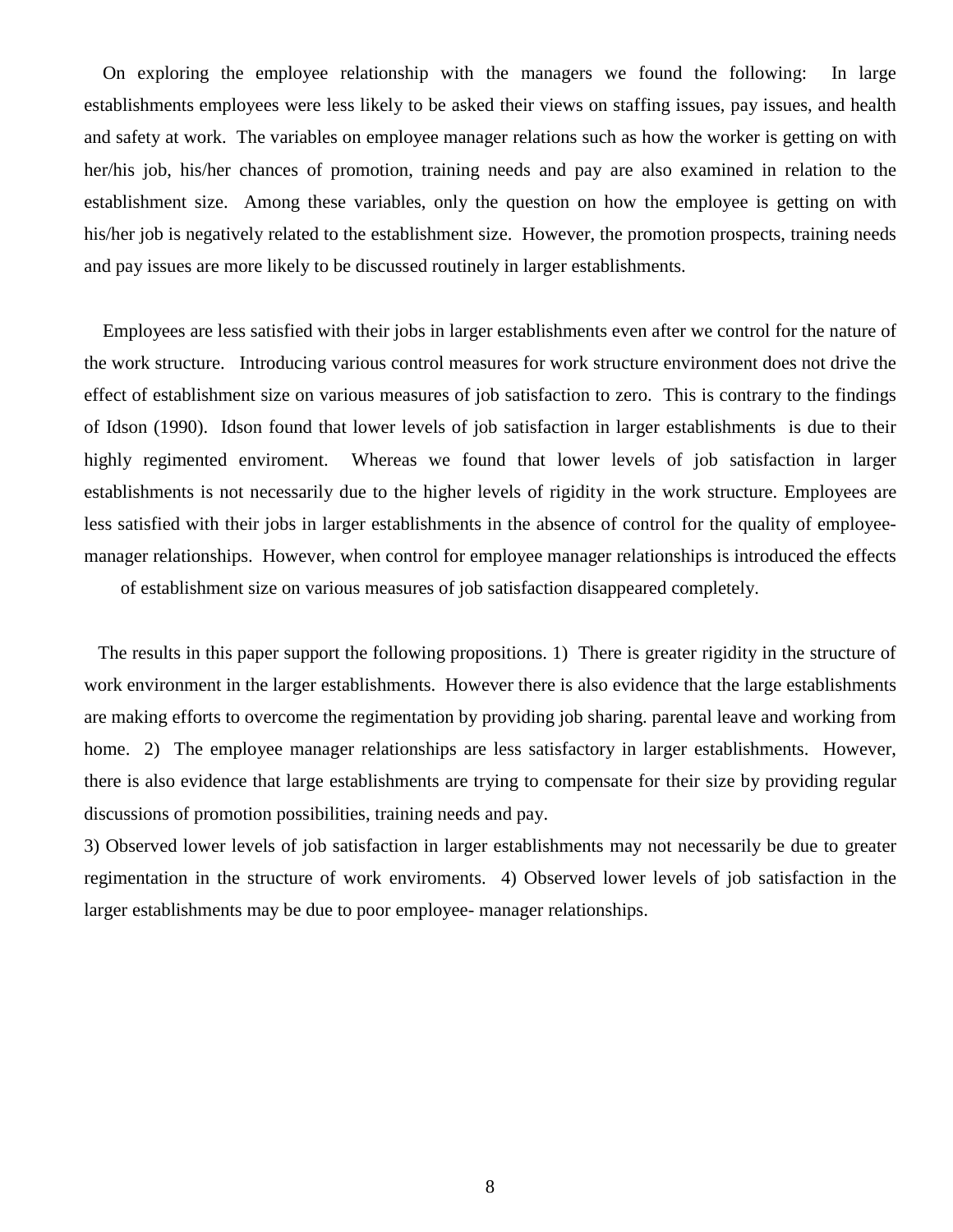|                                | About the Range of<br>Tasks They Do in Their |                      | About the Pace At Which |                      | About How They do |                      |  |
|--------------------------------|----------------------------------------------|----------------------|-------------------------|----------------------|-------------------|----------------------|--|
|                                | Job                                          |                      | They Work               |                      | Their Work        |                      |  |
|                                | Coefficient                                  | t-Ratio <sup>a</sup> | Coefficient             | t-Ratio <sup>a</sup> | Coefficient       | t-Ratio <sup>a</sup> |  |
| Log Establishment Size         | $-0.031$                                     | 4.36                 | $-0.017$                | 2.30                 | $-0.019$          | 2.22                 |  |
| Male                           | $-0.013$                                     | 0.65                 | $-0.047$                | 2.25                 | $-0.015$          | 0.63                 |  |
| Age $(x10^{-2})$               | $-0.843$                                     | 1.58                 | $-1.188$                | 3.46                 | $-0.272$          | 0.45                 |  |
| Age Square $(x10^{-3})$        | 0.169                                        | 2.59                 | 0.284                   | 4.27                 | 0.081             | 1.07                 |  |
| Level of Education:            |                                              |                      |                         |                      |                   |                      |  |
| Degree+Post Graduate           | $-0.127$                                     | 3.81                 | $-0.113$                | 3.38                 | $-0.080$          | 2.01                 |  |
| A Level+O Level                | $-0.095$                                     | 3.81                 | $-0.049$                | 1.94                 | $-0.082$          | 2.86                 |  |
| Married                        | $-0.073$                                     | 3.65                 | $-0.042$                | 2.06                 | $-0.051$          | 2.14                 |  |
| <b>Health Problems</b>         | $-0.167$                                     | 4.54                 | $-0.170$                | 4.62                 | $-0.188$          | 4.56                 |  |
| Race:                          |                                              |                      |                         |                      |                   |                      |  |
| White                          | $-0.081$                                     | 1.47                 | $-0.063$                | 1.13                 | 0.049             | 0.79                 |  |
| <b>Black</b>                   | 0.098                                        | 1.09                 | $-0.011$                | 0.12                 | 0.073             | 0.70                 |  |
| <b>Job Characteristics:</b>    |                                              |                      |                         |                      |                   |                      |  |
| Log Weekly Income              | 0.284                                        | 11.92                | 0.198                   | 8.23                 | 0.316             | 11.38                |  |
| Log Hours of Work              | $-0.062$                                     | 2.09                 | $-0.059$                | 1.97                 | $-0.120$          | 3.46                 |  |
| <b>Union Member</b>            | $-0.248$                                     | 13.10                | $-0.254$                | 13.34                | $-0.222$          | 9.89                 |  |
| Occupation:                    |                                              |                      |                         |                      |                   |                      |  |
| Managerial/Professional        | 0.461                                        | 14.94                | 0.215                   | 6.92                 | 0.458             | 12.56                |  |
| Clerical                       | $-0.018$                                     | 0.77                 | 0.083                   | 3.45                 | 0.148             | 5.60                 |  |
| <b>Gender Concentration:</b>   |                                              |                      |                         |                      |                   |                      |  |
| Mostly Men $(x10^{-2})$        | $-0.689$                                     | 0.30                 | 1.138                   | 0.59                 | 3.267             | 1.20                 |  |
| <b>Industrial Composition:</b> |                                              |                      |                         |                      |                   |                      |  |
| Manufacturing                  | $-0.023$                                     | 0.80                 | 0.016                   | 0.54                 | $-0.061$          | 1.80                 |  |
| Electricity+Gas+Water          | 0.020                                        | 0.42                 | $-0.026$                | 0.56                 | $-0.038$          | 0.68                 |  |
| Construction                   | $-0.013$                                     | 0.30                 | $-0.036$                | 0.83                 | $-0.066$          | 1.22                 |  |
| Transportation                 | $-0.276$                                     | 7.29                 | 0.225                   | 5.92                 | $-0.317$          | 7.51                 |  |
| <b>Financial Services</b>      | $-0.178$                                     | 6.45                 | $-0.084$                | 2.99                 | $-0.153$          | 4.68                 |  |
| Education Sector $(x10^{-2})$  | 0.112                                        | 0.04                 | $-0.093$                | 2.89                 | 0.029             | 0.74                 |  |
| <b>Health Sector</b>           | 0.054                                        | 1.69                 | 0.041                   | 1.28                 | 0.063             | 1.66                 |  |
| Training:                      |                                              |                      |                         |                      |                   |                      |  |
| Less Than 5 Days               | 0.106                                        | 5.40                 | 0.080                   | 4.02                 | 0.071             | 3.11                 |  |
| 5 Days or More                 | 0.223                                        | 8.68                 | 0.180                   | 6.95                 | 0.135             | 4.40                 |  |
| Constant                       | $-0.588$                                     | 4.52                 | 0.149                   | 1.13                 | $-0.274$          | 1.86                 |  |
| -Log Likelihood                | 14 891                                       |                      | 14 572                  |                      | 10 0 89           |                      |  |
| Chi-Squared                    | 2 0 5 7                                      |                      |                         | 715                  |                   | 1 3 4 7              |  |
| Number of Observations         | 24 814                                       |                      | 24 7 37                 |                      | 24 704            |                      |  |

### **Table 1 : Maximum Likelihood Probit Estimates of the Structure of Work Environment**

Some or a Lot of Influence Workers Have

Notes: a: Absolute value of the asymptotic t-ratio.

The critical values at 5 and 1 percent levels of significance are 1.65 and 1.99 respectively.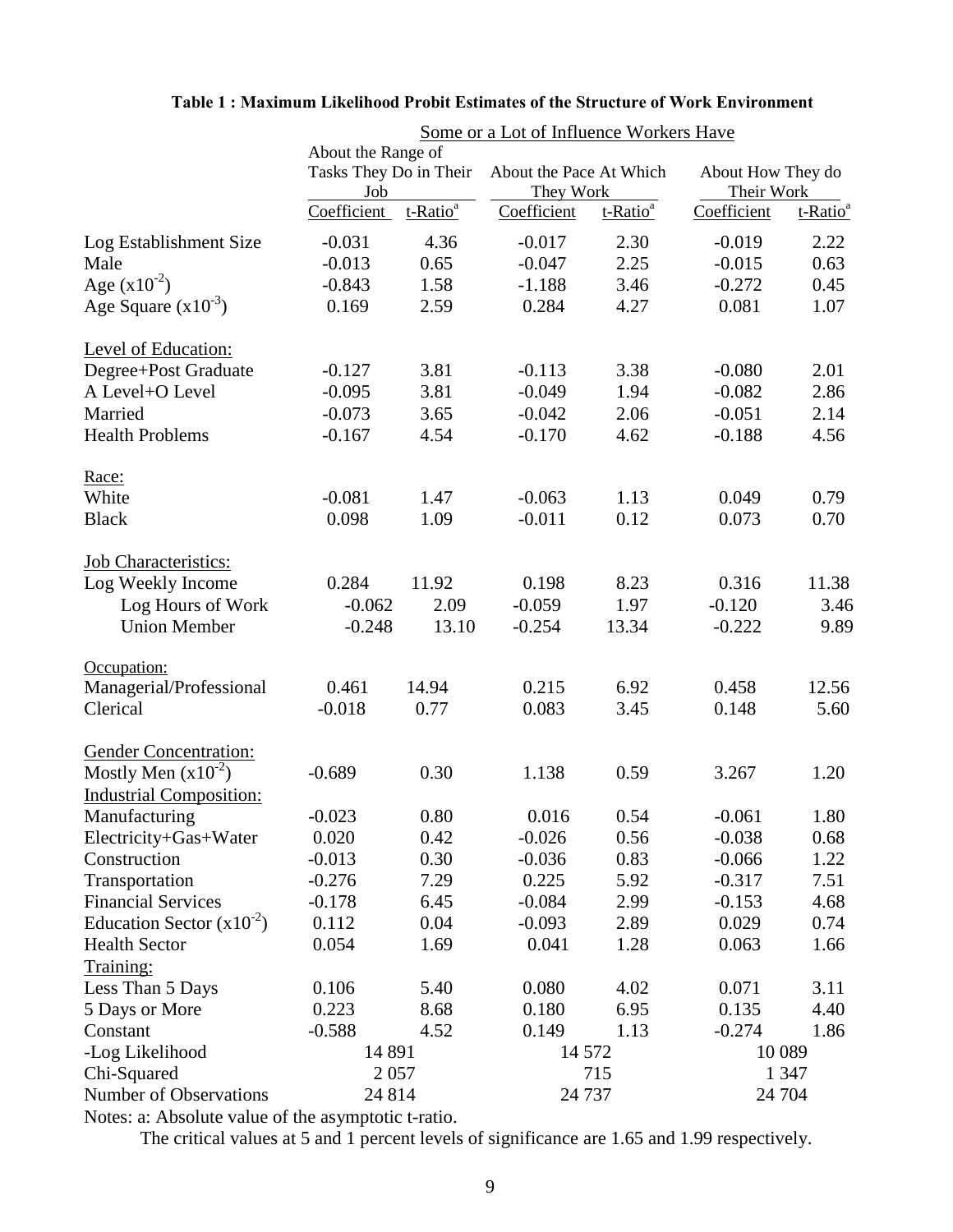# If you Needed Would the Following be Available Flexible Working  $Job$  Parental Working from Hours Sharing Leave Home Coefficient t-Ratio<sup>a</sup> Coefficient t-Ratio<sup>a</sup> Coefficient t-Ratio<sup>a</sup> Coefficient t-Ratio<sup>a</sup> Log Establishment Size -0.081 10.80 0.032 3.95 0.075 7.40 0.103 6.75 Male 6.256 11.73 -0.167 7.01 -0.245 7.17 -0.124 2.77 Age  $(x10^{-2})$  -0.476 0.79 -0.391 0.60 0.689 0.79 0.037 2.52 Age Square  $(x10^{-3})$  0.100 1.35 0.006 0.08 -0.134 1.24 -0.395 2.20 Level of Education: Degree + Postgraduate -0.499 13.76 0.277 7.02 0.443 7.99 0.826 7.51 A level+O level  $-0.334$  11.19  $0.235$  7.30  $0.299$  6.52  $0.576$  5.49 Married 0.050 2.28 -0.048 2.00 -0.078 2.59 0.109 2.46 Health Problems -0.759 1.86 0.077 1.74 0.030 0.53 -0.037 0.40 Race: White  $-0.100$   $1.72$   $0.088$   $1.36$   $0.013$   $0.17$   $0.660$   $0.55$ Black -0.088 0.94 0.062 0.60 0.049 0.39 0.053 0.28 Job Characteristics: Log Weekly Income -0.296 11.43 0.146 5.25 0.241 6.60 0.343 5.86<br>
Log Hours of Work 0.299 9.32 -0.160 4.64 -0.256 5.76 -0.269 3.92 Log Hours of Work 0.299 9.32 -0.160 4.64 -0.256 5.76 -0.269 3.92 Union Member -0.100 5.00 0.043 1.98 0.093 3.39 0.066 1.61 Occupation: Managerial/Professional -0.353 10.19 0.176 4.74 0.149 8.02 0.686 6.10 Clerical -0.307 10.83 0.133 4.37 0.451 10.27 0.595 5.67 Gender Concentration: Mostly Men 0.184 7.60 -0.074 2.80 -0.168 5.12 -0.233 4.65 Industrial Composition: Manufacturing 0.520 15.14 -0.225 6.16 -0.608 11.07 -0.772 7.23 Electricity+Gas+Water 0.074 1.62 0.044 0.88 -0.096 1.62 -0.194 2.26 Construction 0.297 6.08 -0.168 3.12 -0.263 3.71 -0.276 2.46 Transportation 0.262 5.97 -0.161 3.33 -0.207 3.32 -0.115 1.27 Financial Services 0.088 3.11 0.023 0.56 -0.074 2.02 -0.307 5.26 Education Sector 0.503 14.73 -0.140 3.82 -0.585 11.85 -0.594 8.34 Health Sector 0.191 5.80 -0.062 1.72 -0.198 4.53 -0.227 3.52 Training: Less than 5 Days -0.207 9.46 0.170 7.10 0.175 5.53 0.110 2.45 5 Days or More -0.304 11.31 0.205 7.00 0.238 6.32 0.233 4.03 Constant 2.092 14.38 -0.626 10.35 -2.739 13.10 -5.311 14.17 - Log Likelihood 12 608 10 214 5 951 2 364 Chi-Squared (25) 2 942 803 1 252 802 Number of Observations 24 585 24 585 24 585 24 586

### **Table 2: Maximum Likelihood Probit Estimates of the Structure of Work: Flexibility of Hours, Days and Place of Work**

Notes: See Table1.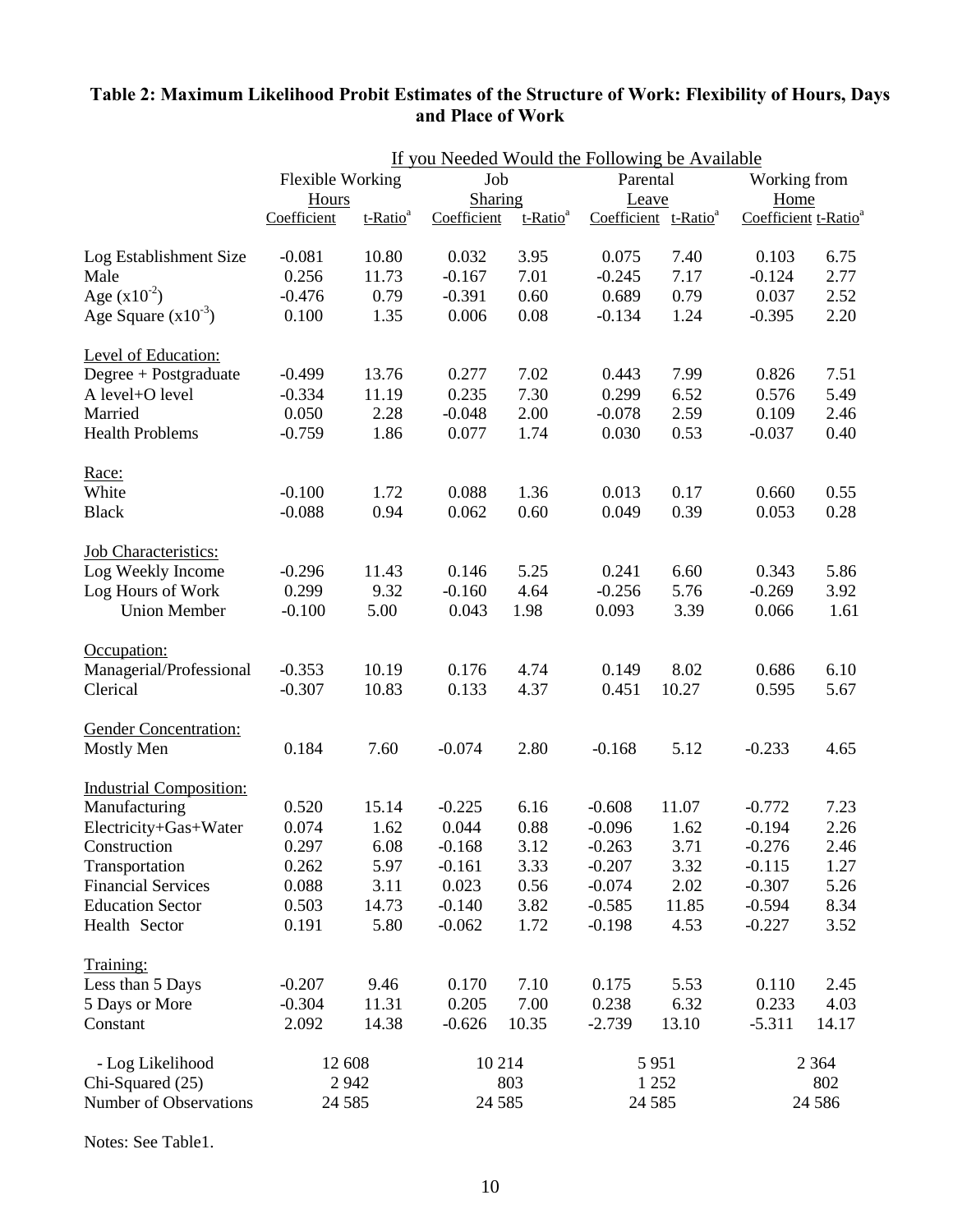|                                |                                  |       |             |                      | Were You Frequently Asked Your Views on the Following |                      |
|--------------------------------|----------------------------------|-------|-------------|----------------------|-------------------------------------------------------|----------------------|
|                                | <b>Staffing Issues</b>           |       | Pay Issues  |                      | <b>Health and Safety at Work</b>                      |                      |
|                                | Coefficient t-Ratio <sup>a</sup> |       | Coefficient | t-Ratio <sup>a</sup> | Coefficient                                           | t-Ratio <sup>a</sup> |
| Log Establishment Size         | $-0.081$                         | 7.95  | $-0.060$    | 5.23                 | $-0.026$                                              | 3.40                 |
| Male                           | 0.023                            | 0.79  | $-0.031$    | 0.96                 | 0.113                                                 | 5.09                 |
| Age $(x10^{-2})$               | 1.552                            | 1.86  | $-2.950$    | 3.34                 | $-1.912$                                              | 3.30                 |
| Age Square $(x10^{-3})$        | $-0.119$                         | 1.19  | 0.380       | 3.62                 | 0.300                                                 | 4.22                 |
| Level of Education:            |                                  |       |             |                      |                                                       |                      |
| Degree+Post Graduate           | $-0.690$                         | 1.52  | $-0.049$    | 0.98                 | $-0.353$                                              | 10.17                |
| A Level+O Level                | $-0.056$                         | 1.46  | $-0.106$    | 2.58                 | $-0.299$                                              | 8.67                 |
| Married                        | $-0.044$                         | 1.54  | $-0.044$    | 1.35                 | $-0.052$                                              | 2.36                 |
| <b>Health Problems</b>         | $-0.099$                         | 1.76  | $-0.004$    | 0.06                 | 0.020                                                 | 0.50                 |
| Race:                          |                                  |       |             |                      |                                                       |                      |
| White                          | 0.166                            | 1.98  | $-0.003$    | 0.03                 | 0.010                                                 | 0.18                 |
| <b>Black</b>                   | 0.057                            | 0.42  | $-0.129$    | 0.84                 | 0.151                                                 | 1.56                 |
| <b>Job Characteristics:</b>    |                                  |       |             |                      |                                                       |                      |
| Log Weekly Income              | 0.332                            | 9.33  | 0.215       | 5.53                 | $-0.056$                                              | 2.17                 |
| Log Hours of Work              | 0.037                            | 0.82  | 0.044       | 0.88                 | 0.069                                                 | 2.14                 |
| <b>Union Member</b>            | $-0.143$                         | 5.41  | $-0.209$    | 6.87                 | $-0.015$                                              | 0.73                 |
| Occupation:                    |                                  |       |             |                      |                                                       |                      |
| Managerial/Professional        | 0.481                            | 10.63 | 0.175       | 3.66                 | 0.149                                                 | 4.59                 |
| Clerical                       | 0.053                            | 1.32  | $-0.173$    | 4.19                 | $-0.085$                                              | 3.23                 |
| <b>Gender Concentration:</b>   |                                  |       |             |                      |                                                       |                      |
| Mostly Men $(x10^{-2})$        | $-0.181$                         | 5.55  | $-0.032$    | 0.89                 | $-0.034$                                              | 1.36                 |
| <b>Industrial Composition:</b> |                                  |       |             |                      |                                                       |                      |
| Manufacturing                  | $-0.121$                         | 2.84  | 0.058       | 1.32                 | 0.117                                                 | 3.79                 |
| Electricity+Gas+Water          | $-0.130$                         | 2.10  | $-0.091$    | 1.23                 | 0.344                                                 | 7.43                 |
| Construction                   | $-0.202$                         | 3.22  | $-0.083$    | 1.24                 | 0.238                                                 | 5.38                 |
| Transportation                 | $-0.025$                         | 0.46  | 0.016       | 0.27                 | $-0.117$                                              | 2.73                 |
| <b>Financial Services</b>      | $-0.204$                         | 5.29  | 0.060       | 1.41                 | $-0.232$                                              | 7.35                 |
| Education Sector $(x10^{-2})$  | 0.175                            | 3.94  | $-0.251$    | 4.62                 | $-0.074$                                              | 2.10                 |
| <b>Health Sector</b>           | 0.035                            | 0.82  | $-0.053$    | 1.05                 | 0.228                                                 | 6.92                 |
| Training:                      |                                  |       |             |                      |                                                       |                      |
| Less Than 5 Days               | 0.207                            | 6.89  | 0.072       | 2.24                 | 0.324                                                 | 14.65                |
| 5 Days or More                 | 0.370                            | 10.54 | 0.198       | 5.10                 | 0.553                                                 | 20.42                |
| Constant                       | $-0.647$                         | 16.84 | 1.990       | 9.05                 | $-0.454$                                              | 3.18                 |
| -Log Likelihood                | 6743                             |       |             | 5 0 7 2              |                                                       | 12 450               |
| Chi-Squared                    | 1 4 8 9                          |       |             | 504                  |                                                       | 1 1 5 2              |
| Number of Observations         | 24 400                           |       | 24 3 5 5    |                      |                                                       | 24 5 7 9             |

### **Table 3: Maximum Likelihood Probit Estimates of the Relationship with the Management l : Workers' View**

Notes: See Table 1.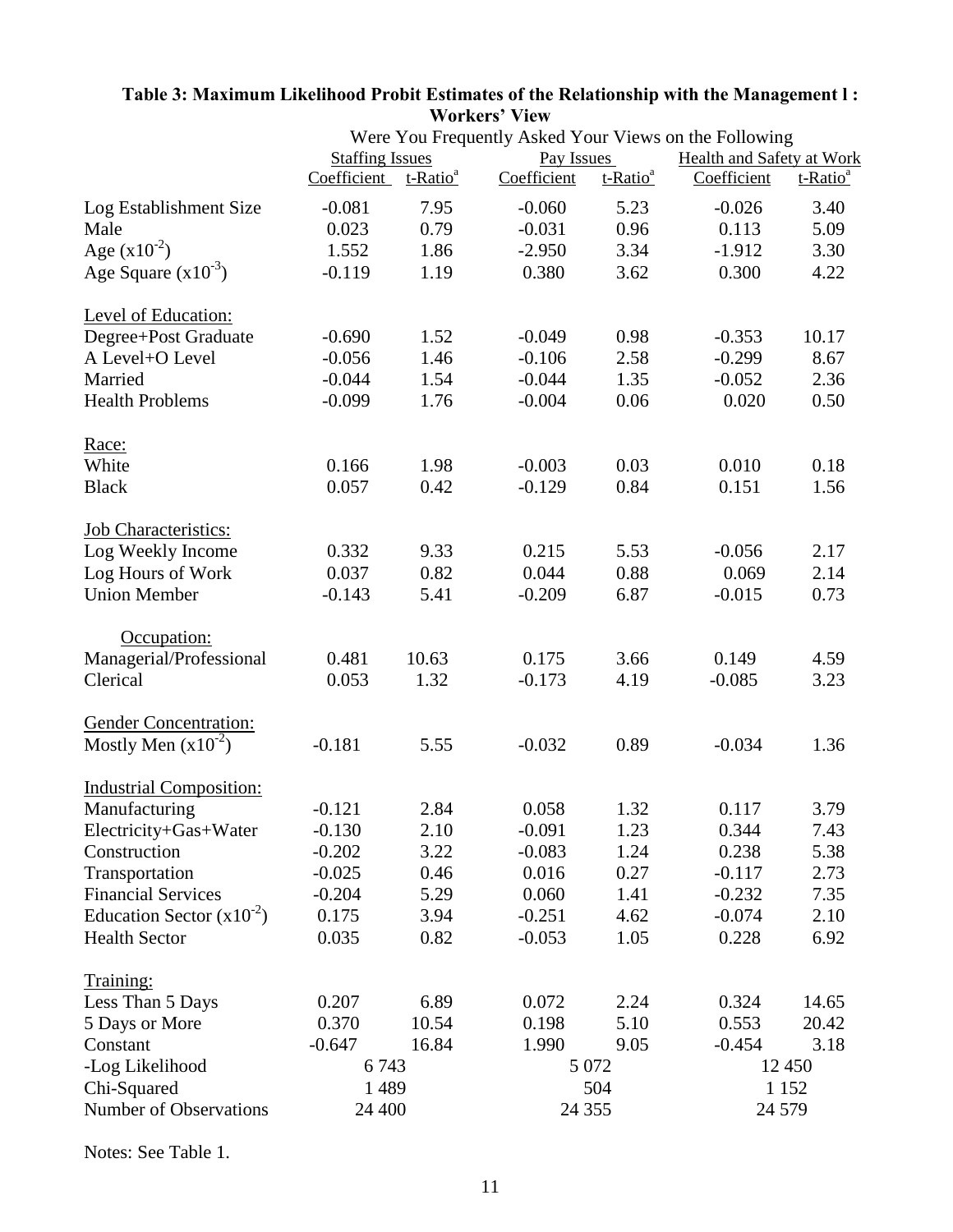## **Table 4: Maximum Likelihood Probit Estimates of the Relationship with the Management ll: Workers' View**

|                                               |                              |                      | Have You Discussed Any of the Following with Your Supervisors |                                     |          |                                                  |                                         |         |  |
|-----------------------------------------------|------------------------------|----------------------|---------------------------------------------------------------|-------------------------------------|----------|--------------------------------------------------|-----------------------------------------|---------|--|
|                                               | How Are You                  |                      |                                                               |                                     |          |                                                  |                                         |         |  |
|                                               | Getting on                   |                      |                                                               | <b>Your Chances</b><br>of Promotion |          |                                                  | <b>Your Training</b><br><b>Your Pay</b> |         |  |
|                                               | With Your Job<br>Coefficient | t-Ratio <sup>a</sup> | Coefficient                                                   | t-Ratio <sup>a</sup>                |          | <b>Needs</b><br>Coefficient t-Ratio <sup>a</sup> | Coefficient t-Ratio <sup>a</sup>        |         |  |
|                                               |                              |                      |                                                               |                                     |          |                                                  |                                         |         |  |
| Log Establishment Size                        | $-0.048$                     | 6.69                 | 0.016                                                         | 2.17                                | 0.022    | 2.68                                             | 0.028                                   | 2.82    |  |
| Male                                          | 0.086                        | 4.17                 | $-0.100$                                                      | 4.64                                | $-0.024$ | 1.04                                             | 0.023                                   | 0.82    |  |
| Age $(x10^{-2})$                              | 0.615                        | 1.14                 | $-0.578$                                                      | 1.04                                | 0.500    | 0.76                                             | 0.948                                   | 1.13    |  |
| Age Square $(x10^{-3})$                       | 0.073                        | 1.10                 | 0.059                                                         | 0.87                                | $-0.016$ | 2.00                                             | $-0.033$                                | 3.14    |  |
| Level of Education:                           |                              |                      |                                                               |                                     |          |                                                  |                                         |         |  |
| Degree + Postgraduate                         | $-0.166$                     | 5.08                 | 0.075                                                         | 2.22                                | 0.184    | 4.69                                             | 0.094                                   | 1.91    |  |
| A level+O level                               | $-0.178$                     | 7.11                 | 0.106                                                         | 4.02                                | 0.194    | 6.08                                             | 0.105                                   | 2.50    |  |
| Married                                       | 0.004                        | 0.22                 | 0.014                                                         | 0.69                                | 0.004    | 0.15                                             | $-0.176$                                | 0.63    |  |
| <b>Health Problems</b>                        | $-0.102$                     | 2.71                 | 0.124                                                         | 3.28                                | 0.008    | 0.19                                             | $-0.486$                                | 0.83    |  |
| Race:                                         |                              |                      |                                                               |                                     |          |                                                  |                                         |         |  |
| White                                         | $-0.100$                     | 1.84                 | 0.079                                                         | 1.40                                | $-0.100$ | 1.66                                             | 0.226                                   | 2.69    |  |
| <b>Black</b>                                  | 0.018                        | 0.20                 | 0.118                                                         | 1.29                                | $-0.143$ | 1.41                                             | $-0.521$                                | 0.38    |  |
| <b>Job Characteristics:</b>                   |                              |                      |                                                               |                                     |          |                                                  |                                         |         |  |
| Log Weekly Income                             | $-0.210$                     | 8.80                 | 0.072                                                         | 2.93                                | 0.118    | 4.18                                             | 0.219                                   | 6.09    |  |
| Log Hours of Work                             | $-0.062$                     | 2.07                 | $-0.040$                                                      | 1.30                                | 0.139    | 3.73                                             | $-0.229$                                | 4.58    |  |
| <b>Union Member</b>                           | 0.101                        | 5.33                 | 0.090                                                         | 4.45                                | $-0.550$ | 2.30                                             | $-0.292$                                | 10.74   |  |
| Occupation:                                   |                              |                      |                                                               |                                     |          |                                                  |                                         |         |  |
| Managerial/Professional                       | $-0.373$                     | 12.18                | 0.120                                                         | 3.78                                | 0.180    | 4.99                                             | 0.331                                   | 7.56    |  |
| Clerical                                      | $-0.210$                     | 8.73                 | 0.145                                                         | 5.73                                | 0.134    | 4.53                                             | 0.085                                   | 2.20    |  |
| <b>Gender Concentration:</b>                  |                              |                      |                                                               |                                     |          |                                                  |                                         |         |  |
| <b>Mostly Men</b>                             | 0.100                        | 4.12                 | 0.016                                                         | 2.17                                | $-0.052$ | 2.01                                             | $-0.050$                                | 1.62    |  |
| <b>Industrial Composition:</b>                |                              |                      |                                                               |                                     |          |                                                  |                                         |         |  |
| Manufacturing                                 | 0.150                        | 5.10                 | $-0.056$                                                      | 2.37                                | $-0.041$ | 1.23                                             | 0.015                                   | 0.38    |  |
| Electricity+Gas+Water                         | 0.702                        | 1.53                 | $-0.047$                                                      | 1.04                                | 0.133    | 2.62                                             | 0.119                                   | 2.09    |  |
| Construction                                  | 0.211                        | 4.98                 | $-0.099$                                                      | 2.22                                | $-0.142$ | 2.79                                             | $-0.830$                                | 1.37    |  |
| Transportation                                | 0.151                        | 3.89                 | $-0.183$                                                      | 4.47                                | $-0.031$ | 0.68                                             | 0.009                                   | 0.17    |  |
| <b>Financial Services</b>                     | $-0.160$                     | 5.69                 | $-0.085$                                                      | 3.05                                | 0.086    | 2.88                                             | 0.206                                   | 5.93    |  |
| <b>Education Sector</b>                       | 0.423                        | 13.15                | $-0.135$                                                      | 4.13                                | $-0.286$ | 7.28                                             | $-0.372$                                | 7.13    |  |
| <b>Health Sector</b>                          | 0.169                        | 5.38                 | 0.078                                                         | 2.47                                | $-0.229$ | 6.05                                             | $-0.260$                                | 5.25    |  |
| Training:                                     |                              |                      |                                                               |                                     |          |                                                  |                                         |         |  |
| Less than 5 Days                              | $-0.593$                     | 30.45                | 0.343                                                         | 16.58                               | 0.352    | 14.51                                            | 0.341                                   | 11.08   |  |
| 5 Days or More                                | $-0.910$                     | 35.46                | 0.375                                                         | 14.55                               | 0.530    | 18.50                                            | 0.514                                   | 14.76   |  |
| Constant                                      | 1.815                        | 13.65                | $-1.211$                                                      | 8.90                                | $-2.500$ | 15.42                                            | $-3.980$                                | 17.85   |  |
| - Log Likelihood                              | 14 859                       |                      | 14 103                                                        |                                     |          | 10 5 33                                          |                                         | 6752    |  |
| Chi-Squared (25)                              |                              | 4 7 0 1              |                                                               | 902                                 |          | 1 3 4 1                                          |                                         | 1823    |  |
| Number of Observations<br>Notes: See Table 1. | 24 8 94                      |                      | 24 8 94                                                       |                                     |          | 24 8 94                                          |                                         | 24 8 94 |  |

During the Last Twelve Mohths Have You Discussed Any of the Following with Your Supervisors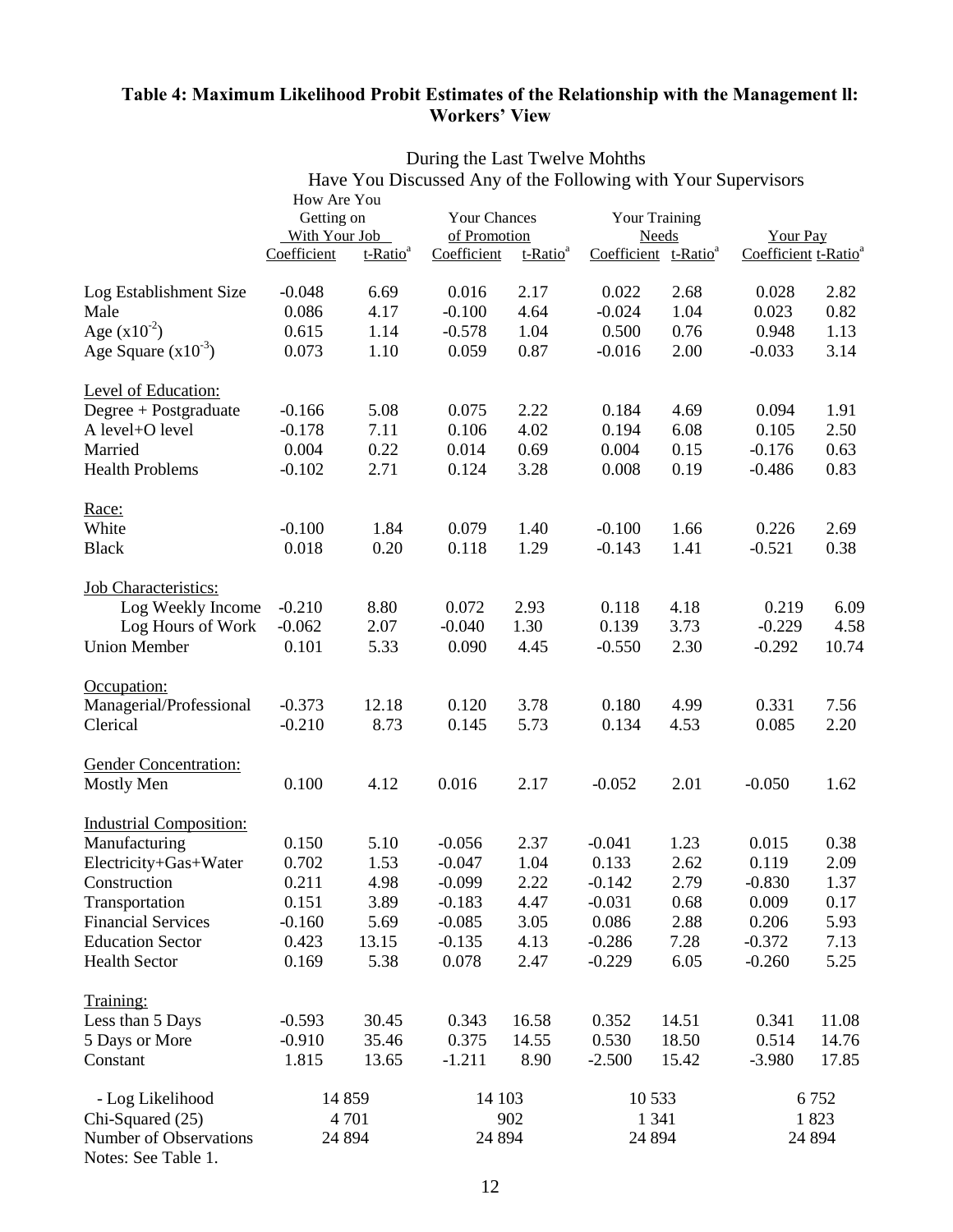# **Table 5: Variable Means for Job Satisfaction, Establishment Size and Managerial Relations (%)**

|                                                                                                  | Satisfaction with<br>Influence Over Job |                   |              | Satisfaction with<br><b>Amount of Pay</b> |              | Satisfaction with<br><b>Sense of Achievement</b> | Satisfaction with<br><b>Respect from Supervisors</b> |                   |
|--------------------------------------------------------------------------------------------------|-----------------------------------------|-------------------|--------------|-------------------------------------------|--------------|--------------------------------------------------|------------------------------------------------------|-------------------|
| <b>Establishment Size:</b>                                                                       | Satisfied                               | Very<br>Satisfied | Satisfied    | Very<br>Satisfied                         |              | Very<br>Satisfied Satisfied                      | Satisfied                                            | Very<br>Satisfied |
|                                                                                                  |                                         |                   |              |                                           |              |                                                  |                                                      |                   |
| Less than 25 employees                                                                           | 49.9                                    | 14.4              | 33.1         | 3.3                                       | 51.9         | 18.1                                             | 44.4                                                 | 19.0              |
| 25-99 employees                                                                                  | 47.9                                    | 11.8              | 31.9         | 3.4                                       | 49.9         | 16.0                                             | 44.5                                                 | 15.5              |
| 100-199 employees                                                                                | 46.1                                    | 11.9              | 31.1         | 3.7                                       | 47.9         | 14.0                                             | 43.6                                                 | 12.6              |
| 200-499 employees                                                                                | 46.5                                    | 11.2              | 33.4         | 3.3                                       | 47.7         | 13.7                                             | 43.7                                                 | 12.6              |
| 500 or more employees                                                                            | 47.0                                    | 10.4              | 32.7         | 3.7                                       | 48.3         | 14.1                                             | 43.3                                                 | 13.3              |
| Relations with Supervisors/Line Managers:                                                        |                                         |                   |              |                                           |              |                                                  |                                                      |                   |
| During the Past Year Have You Discussed the Following with Your Managers:<br>How You are Getting |                                         |                   |              |                                           |              |                                                  |                                                      |                   |
| on with your job                                                                                 | 43.4                                    | 10.9              | 30.4         | 3.4                                       | 46.2         | 13.7                                             | 39.8                                                 | 12.1              |
| Your Chances of<br>Promotion                                                                     | 49.3                                    | 11.0              | 34.6         | 3.5                                       | 50.8         | 15.8                                             | 47.8                                                 | 14.9              |
| <b>Your Training Needs</b><br>Your Pay                                                           | 51.4<br>53.8                            | 13.1<br>15.1      | 33.6<br>32.4 | 3.5<br>3.6                                | 52.4<br>52.5 | 16.4<br>18.4                                     | 48.9<br>48.0                                         | 16.7<br>19.4      |
| Were You Frequently Asked Your Views on the Following?                                           |                                         |                   |              |                                           |              |                                                  |                                                      |                   |
| <b>Staffing Issues</b>                                                                           | 54.8                                    | 26.9              | 44.5         | 8.3                                       | 51.6         | 28.2                                             | 52.2                                                 | 28.7              |
| Pay Issues                                                                                       | 52.6                                    | 29.5              | 47.4         | 9.9                                       | 50.4         | 29.4                                             | 51.1                                                 | 29.5              |
| Health/Safety at Work                                                                            | 55.2                                    | 20.1              | 38.9         | 6.6                                       | 52.2         | 25.8                                             | 50.7                                                 | 25.4              |
| Would You Say that the Managers Here are very Good at                                            |                                         |                   |              |                                           |              |                                                  |                                                      |                   |
| Treating Employees Fairly 54.0                                                                   |                                         | 30.6              | 45.5         | 10.6                                      | 48.5         | 37.8                                             | 42.3                                                 | 49.4              |
| How would You Describe the Relations Between Managers and Employees Here?                        |                                         |                   |              |                                           |              |                                                  |                                                      |                   |
| Very Good                                                                                        | 55.5                                    | 28.2              | 44.1         | 9.1                                       | 52.2         | 34.9                                             | 47.0                                                 | 45.7              |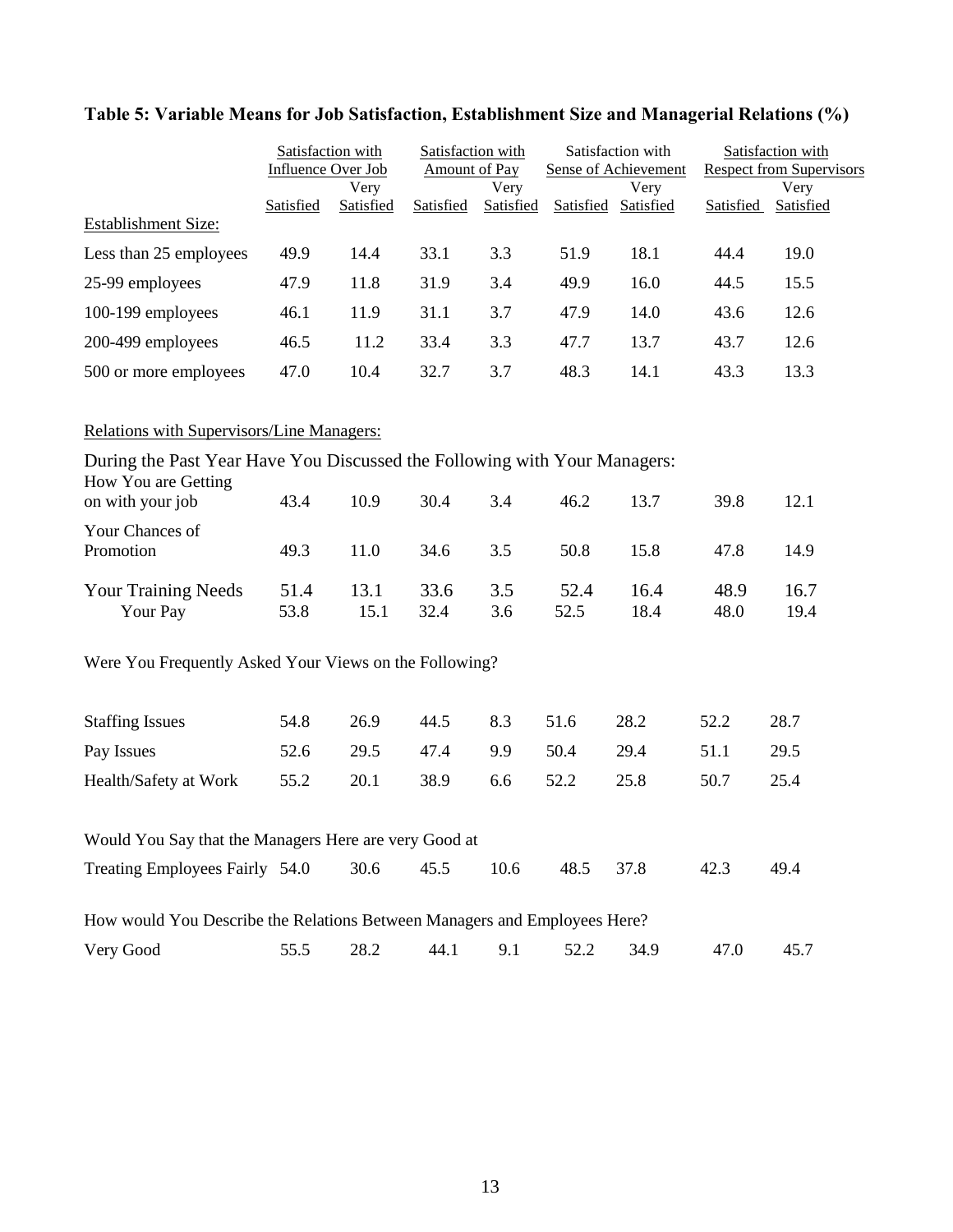|                                        | Satisfaction with<br>Influence Over Job |                      | Satisfaction with<br><b>Amount of Pay</b> |                      | Satisfaction with<br><b>Sense of Achievement</b> |                                  | Satisfaction with<br>Respect from Superv. |              |
|----------------------------------------|-----------------------------------------|----------------------|-------------------------------------------|----------------------|--------------------------------------------------|----------------------------------|-------------------------------------------|--------------|
|                                        | Coefficient                             | t-Ratio <sup>a</sup> | Coefficient                               | t-Ratio <sup>a</sup> |                                                  | Coefficient t-Ratio <sup>a</sup> | Coefficient t-Ratio <sup>a</sup>          |              |
| Log Estab. Size $(x10^{-2})$           | $-2.537$                                | 4.37                 | $-1.614$                                  | 2.84                 | $-3.648$                                         | 6.31                             | $-2.366$                                  | 4.07         |
| Male                                   | $-0.077$                                | 4.66                 | $-0.250$                                  | 15.20                | $-0.105$                                         | 6.31                             | $-0.129$                                  | 7.80         |
| Age                                    | $-0.031$                                | 7.02                 | $-0.040$                                  | 8.37                 | $-0.021$                                         | 4.73                             | $-0.037$                                  | 8.47         |
| Age Square $(x10^{-3})$                | 0.448                                   | 8.29                 | 0.478                                     | 9.12                 | 0.359                                            | 6.66                             | 0.542                                     | 10.32        |
| <b>Level of Education:</b>             |                                         |                      |                                           |                      |                                                  |                                  |                                           |              |
| Degree + Postgraduate                  | $-0.275$                                | 10.63                | $-0.204$                                  | 7.85                 | $-0.300$                                         | 11.40                            | $-0.205$                                  | 7.86         |
| A level+O level                        | $-0.160$                                | 7.93                 | $-0.066$                                  | 3.32                 | $-0.188$                                         | 9.21                             | $-0.131$                                  | 6.59         |
| Married                                | $-0.088$                                | 5.41                 | $-0.048$                                  | 2.95                 | $-0.075$                                         | 4.63                             | $-0.029$                                  | 1.76         |
| <b>Health Problems</b>                 | $-0.216$                                | 7.29                 | $-0.150$                                  | 5.05                 | $-0.169$                                         | 5.87                             | $-0.156$                                  | 5.32         |
| Race:                                  |                                         |                      |                                           |                      |                                                  |                                  |                                           |              |
| White                                  | $-0.150$                                | 1.19                 | 0.142                                     | 3.32                 | 0.044                                            | 1.01                             | $-0.038$                                  | 0.87         |
| <b>Black</b>                           | $-0.047$                                | 0.70                 | $-0.153$                                  | 2.06                 | $-0.068$                                         | 0.96                             | $-0.117$                                  | 1.61         |
| <b>Job Characteristics:</b>            |                                         |                      |                                           |                      |                                                  |                                  |                                           |              |
| Log Weekly Income                      | 0.124                                   | 6.56                 | 0.615                                     | 37.07                | 0.021                                            | 1.08                             | 0.037                                     | 1.95         |
| Log Hours of Work                      | $-0.150$                                | 6.30                 | $-0.845$                                  | 44.79                | $-0.040$                                         | 1.62                             | $-0.175$                                  | 7.49         |
| <b>Union Member</b>                    | $-0.271$                                | 17.95                | $-0.171$                                  | 11.23                | $-0.193$                                         | 12.65                            | $-0.241$                                  | 16.01        |
| Occupation:                            |                                         |                      |                                           |                      |                                                  |                                  |                                           |              |
| Managerial/Professional                | 0.244                                   | 9.89                 | $-0.077$                                  | 3.14                 | 0.326                                            | 12.92                            | 0.223                                     | 9.01         |
| Clerical                               | 0.031                                   | 1.54                 | $-0.187$                                  | 9.57                 | 0.134                                            | 6.72                             | 0.065                                     | 3.37         |
| <b>Gender Concentration:</b>           |                                         |                      |                                           |                      |                                                  |                                  |                                           |              |
| <b>Mostly Men</b>                      | 0.010                                   | 0.56                 | $-0.031$                                  | 1.67                 | 0.073                                            | 3.83                             | $-0.027$                                  | 1.41         |
| <b>Industrial Composition:</b>         |                                         |                      |                                           |                      |                                                  |                                  |                                           |              |
| Manufacturing<br>Electricity+Gas+Water | 0.013<br>0.043                          | 0.56<br>1.18         | 0.018<br>0.298                            | 0.79<br>8.35         | $-0.016$<br>$-0.026$                             | 0.69<br>0.72                     | $-0.036$<br>0.039                         | 1.52<br>1.04 |
|                                        | 0.075                                   |                      |                                           |                      | 0.042                                            | 1.21                             |                                           |              |
| Construction                           |                                         | 2.14                 | 0.036                                     | 1.01                 |                                                  |                                  | 0.048                                     | 1.38         |
| Transportation                         | $-0.173$                                | 5.71                 | $-0.085$                                  | 2.71                 | $-0.134$                                         | 4.78                             | $-0.115$                                  | 3.68         |
| <b>Financial Services</b>              | $-0.019$                                | 0.83                 | $-0.008$                                  | 0.36                 | $-0.038$                                         | 1.65                             | 0.033                                     | 1.44         |
| <b>Education Sector</b>                | 0.028                                   | 1.09                 | $-0.124$                                  | 4.80                 | 0.245                                            | 11.36                            | 0.161                                     | 6.24         |
| <b>Health Sector</b>                   | $-0.046$                                | 1.77                 | $-0.135$                                  | 5.41                 | 0.191                                            | 7.44                             | $-0.012$                                  | 0.48         |
| Training:                              |                                         |                      |                                           |                      |                                                  |                                  |                                           |              |
| Less Than 5 Days                       | 0.085                                   | 5.32                 | 0.108                                     | 6.72                 | 0.132                                            | 8.17                             | 0.174                                     | 10.95        |
| 5 Days or More                         | 0.259                                   | 12.52                | 0.213                                     | 10.47                | 0.365                                            | 17.73                            | 0.395                                     | 19.05        |

# **Table 6: Maximum Likelihood Ordered Probit Estimates of Job Satisfaction when Work Structure and Relations with Managers Variables are not Included**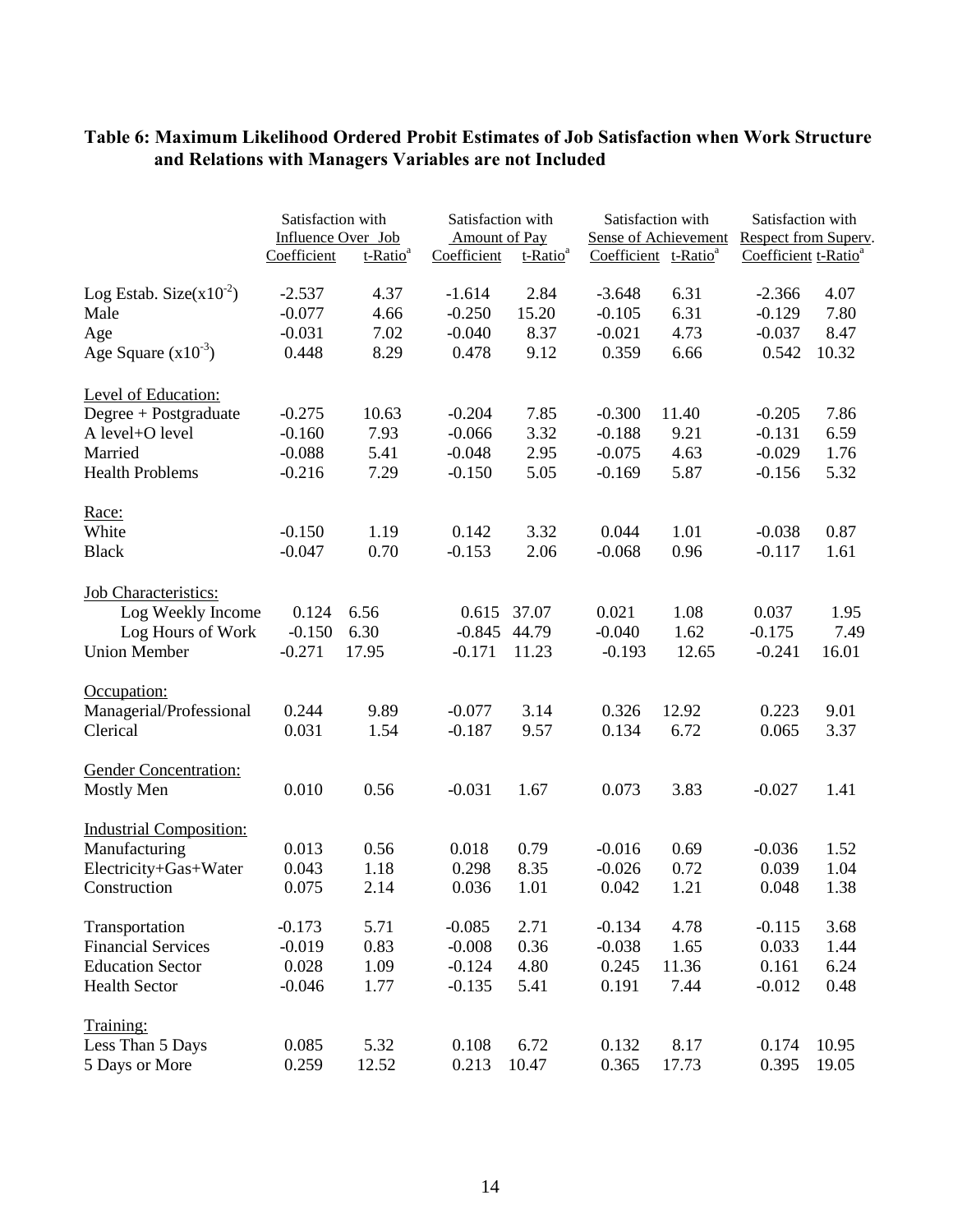|                             | Satisfaction with<br>Influence Over Job<br>Coefficient<br>t-Ratio <sup>a</sup> |          | Satisfaction with<br>Amount of Pay<br>Coefficient | t-Ratio <sup>a</sup> | Satisfaction with<br>Sense of Achievement<br>Coefficient t-Ratio <sup>a</sup> |         | Satisfaction with<br>Respect from Superv.<br>Coefficient t-Ratio <sup>a</sup> |        |  |
|-----------------------------|--------------------------------------------------------------------------------|----------|---------------------------------------------------|----------------------|-------------------------------------------------------------------------------|---------|-------------------------------------------------------------------------------|--------|--|
|                             |                                                                                |          |                                                   |                      |                                                                               |         |                                                                               |        |  |
| Constant                    | 2.570                                                                          | 23.10    | 1.782                                             | 17.26                | 2.101                                                                         | 19.00   | 2.577                                                                         | 24.16  |  |
| <b>Treshold Parameters:</b> |                                                                                |          |                                                   |                      |                                                                               |         |                                                                               |        |  |
| M(1)                        | 0.880                                                                          | 58.01    | 0.973                                             | 94.12                | 0.694                                                                         | 53.96   | 0.600                                                                         | 59.04  |  |
| M(2)                        | 1.670                                                                          | 100.35   | 1.607                                             | 135.73               | 1.396                                                                         | 95.13   | 1.226                                                                         | 101.11 |  |
| M(3)                        | 3.133                                                                          | 165.38   | 3.142                                             | 169.50               | 2.853                                                                         | 166.71  | 2.563                                                                         | 170.69 |  |
| - Log Likelihood            | 31 928                                                                         |          |                                                   | 34 003               |                                                                               | 31 806  |                                                                               | 33 807 |  |
| $Chi-Squared (25)$          | 1 1 7 5                                                                        |          | 2 2 9 9                                           |                      | 1 6 1 4                                                                       |         | 1 540                                                                         |        |  |
| Number of Observations      |                                                                                | 24 5 7 5 |                                                   | 24 4 8 0             |                                                                               | 24 3 64 |                                                                               | 24 208 |  |

Notes: See Table 1.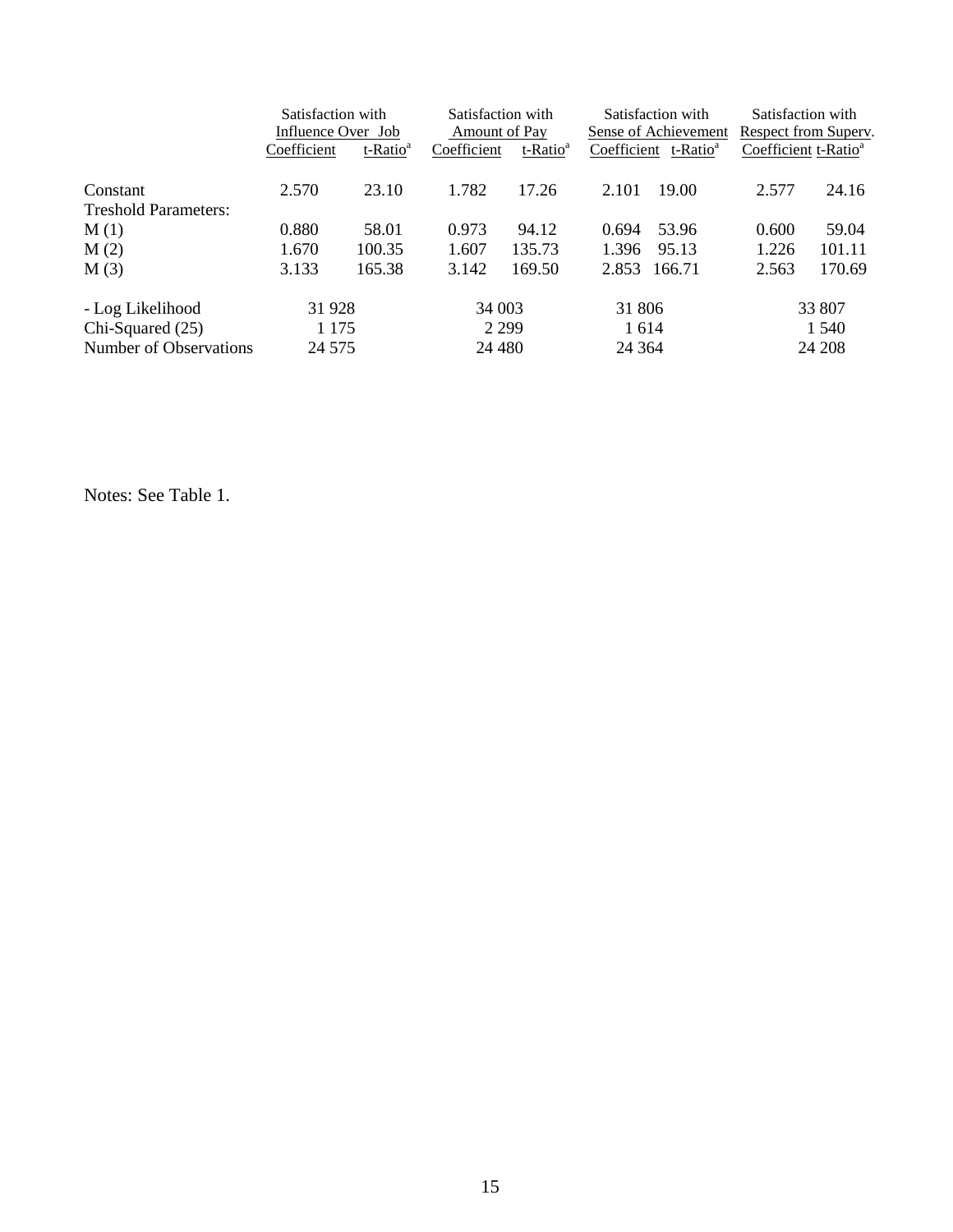|                                                   | Satisfaction with<br>Influence Over Job | Satisfaction with    |             | Satisfaction with<br><b>Sense of Achievement</b><br>Amount of Pay |                                  | Satisfaction with<br>Respect from Superv. |                                  |       |
|---------------------------------------------------|-----------------------------------------|----------------------|-------------|-------------------------------------------------------------------|----------------------------------|-------------------------------------------|----------------------------------|-------|
|                                                   | Coefficient                             | t-Ratio <sup>a</sup> | Coefficient | t-Ratio <sup>a</sup>                                              | Coefficient t-Ratio <sup>a</sup> |                                           | Coefficient t-Ratio <sup>a</sup> |       |
| Log Estab. Size $(x10^{-2})$                      | $-2.030$                                | 3.34                 | $-1.676$    | 2.88                                                              | $-3.330$                         | 5.61                                      | $-2.455$                         | 4.13  |
| Male                                              | $-0.068$                                | 3.95                 | $-0.244$    | 14.54                                                             | $-0.096$                         | 5.62                                      | $-0.109$                         | 6.48  |
| Age                                               | $-0.031$                                | 6.69                 | $-0.342$    | 7.76                                                              | $-0.019$                         | 4.26                                      | $-0.036$                         | 8.15  |
| Age Square $(x10^{-3})$                           | 0.428                                   | 7.58                 | 0.446       | 8.31                                                              | 0.331                            | 6.00                                      | 0.527                            | 9.85  |
| Level of Education:                               |                                         |                      |             |                                                                   |                                  |                                           |                                  |       |
| Degree+Postgraduate                               | $-0.265$                                | 9.71                 | $-0.199$    | 7.45                                                              | $-0.277$                         | 10.20                                     | $-0.204$                         | 7.65  |
| A Level + O Level                                 | $-0.144$                                | 6.76                 | $-0.638$    | 3.11                                                              | $-0.171$                         | 8.06                                      | $-0.123$                         | 6.04  |
| Married                                           | $-0.078$                                | 4.58                 | $-0.047$    | 2.84                                                              | $-0.071$                         | 4.27                                      | $-0.018$                         | 1.07  |
| <b>Health Problems</b>                            | $-0.154$                                | 5.01                 | $-0.120$    | 3.96                                                              | $-0.119$                         | 4.00                                      | $-0.107$                         | 3.56  |
| Race:                                             |                                         |                      |             |                                                                   |                                  |                                           |                                  |       |
| White                                             | $-0.025$                                | 0.58                 | 0.137       | 3.14                                                              | 0.056                            | 1.26                                      | $-0.036$                         | 0.81  |
| <b>Black</b>                                      | $-0.066$                                | 0.92                 | $-0.171$    | 2.25                                                              | $-0.066$                         | 0.89                                      | $-0.133$                         | 0.79  |
| <b>Job Characteristics:</b>                       |                                         |                      |             |                                                                   |                                  |                                           |                                  |       |
| Log Weekly Income                                 | $-0.013$                                | 0.63                 | 0.585       | 34.60                                                             | $-0.067$                         | 3.34                                      | $-0.057$                         | 2.89  |
| Log Hours of Work                                 | $-0.124$                                | 4.96                 | $-0.848$    | 43.73                                                             | $-0.011$                         | 0.45                                      | $-0.151$                         | 6.29  |
| <b>Union Member</b>                               | $-0.200$                                | 12.41                | $-0.136$    | 8.70                                                              | $-0.140$                         | 8.89                                      | $-0.194$                         | 12.46 |
| Occupation:                                       |                                         |                      |             |                                                                   |                                  |                                           |                                  |       |
| Managerial/Professional                           | 0.048                                   | 1.97                 | $-0.143$    | 5.72                                                              | 0.224                            | 8.64                                      | 0.107                            | 4.22  |
| Clerical                                          | 0.634                                   | 1.68                 | $-0.207$    | 10.30                                                             | 0.124                            | 6.02                                      | 0.035                            | 1.75  |
| <b>Gender Concentration:</b>                      |                                         |                      |             |                                                                   |                                  |                                           |                                  |       |
| <b>Mostly Men</b>                                 | 0.013                                   | 0.69                 | $-0.029$    | 1.52                                                              | 0.074                            | 3.83                                      | $-0.023$                         | 1.21  |
| <b>Industrial Composition:</b>                    |                                         |                      |             |                                                                   |                                  |                                           |                                  |       |
| Manufacturing                                     | 0.048                                   | 1.97                 | 0.034       | 1.42                                                              | $-0.002$                         | 0.08                                      | 0.207                            | 0.01  |
| Electricity+Gas+Water                             | 0.063                                   | 1.68                 | 0.308       | 8.53                                                              | $-0.023$                         | 0.62                                      | 0.057                            | 1.48  |
| Construction                                      | 0.106                                   | 2.86                 | 0.053       | 1.47                                                              | 0.047                            | 1.32                                      | 0.070                            | 1.96  |
| Transportation                                    | $-0.025$                                | 0.77                 | $-0.038$    | 1.18                                                              | $-0.053$                         | 1.62                                      | $-0.024$                         | 0.74  |
| <b>Financial Services</b>                         | 0.055                                   | 2.36                 | 0.098       | 0.42                                                              | 0.001                            | 0.03                                      | 0.079                            | 3.33  |
| <b>Education Sector</b>                           | 0.050                                   | 1.84                 | $-0.117$    | 4.38                                                              | 0.307                            | 11.42                                     | 0.200                            | 7.56  |
| <b>Health Sector</b>                              | $-0.075$                                | 2.85                 | $-0.144$    | 5.68                                                              | 0.189                            | 7.18                                      | $-0.020$                         | 0.78  |
| Training:                                         |                                         |                      |             |                                                                   |                                  |                                           |                                  |       |
| Less Than 5 Days                                  | 0.048                                   | 2.88                 | 0.097       | 5.91                                                              | 0.113                            | 6.81                                      | 0.145                            | 8.97  |
| 5 Days or More                                    | 0.187                                   | 8.74                 | 0.182       | 8.79                                                              | 0.324                            | 15.43                                     | 0.341                            | 16.21 |
| <b>Work Structure Variables:</b>                  |                                         |                      |             |                                                                   |                                  |                                           |                                  |       |
| 1) The Workers have some or a Lot Influence Over: |                                         |                      |             |                                                                   |                                  |                                           |                                  |       |
| The Range of Tasks They                           |                                         |                      |             |                                                                   |                                  |                                           |                                  |       |
| Do In Their Job                                   | 0.820                                   | 44.97                | 0.208       | 11.99                                                             | 0.451                            | 26.00                                     | 0.406                            | 23.42 |
| Pace at which They Work                           | 0.403                                   | 21.63                | 0.181       | 10.02                                                             | 0.172                            | 9.63                                      | 0.197                            | 10.93 |
| How They do Their Work                            | 0.439                                   | 18.28                | 0.094       | 4.09                                                              | 0.301                            | 13.32                                     | 0.322                            | 14.23 |

# **Table 7: Maximum Likelihood Ordered Probit Estimates of Job Satisfaction when Work Structure Variables are Included**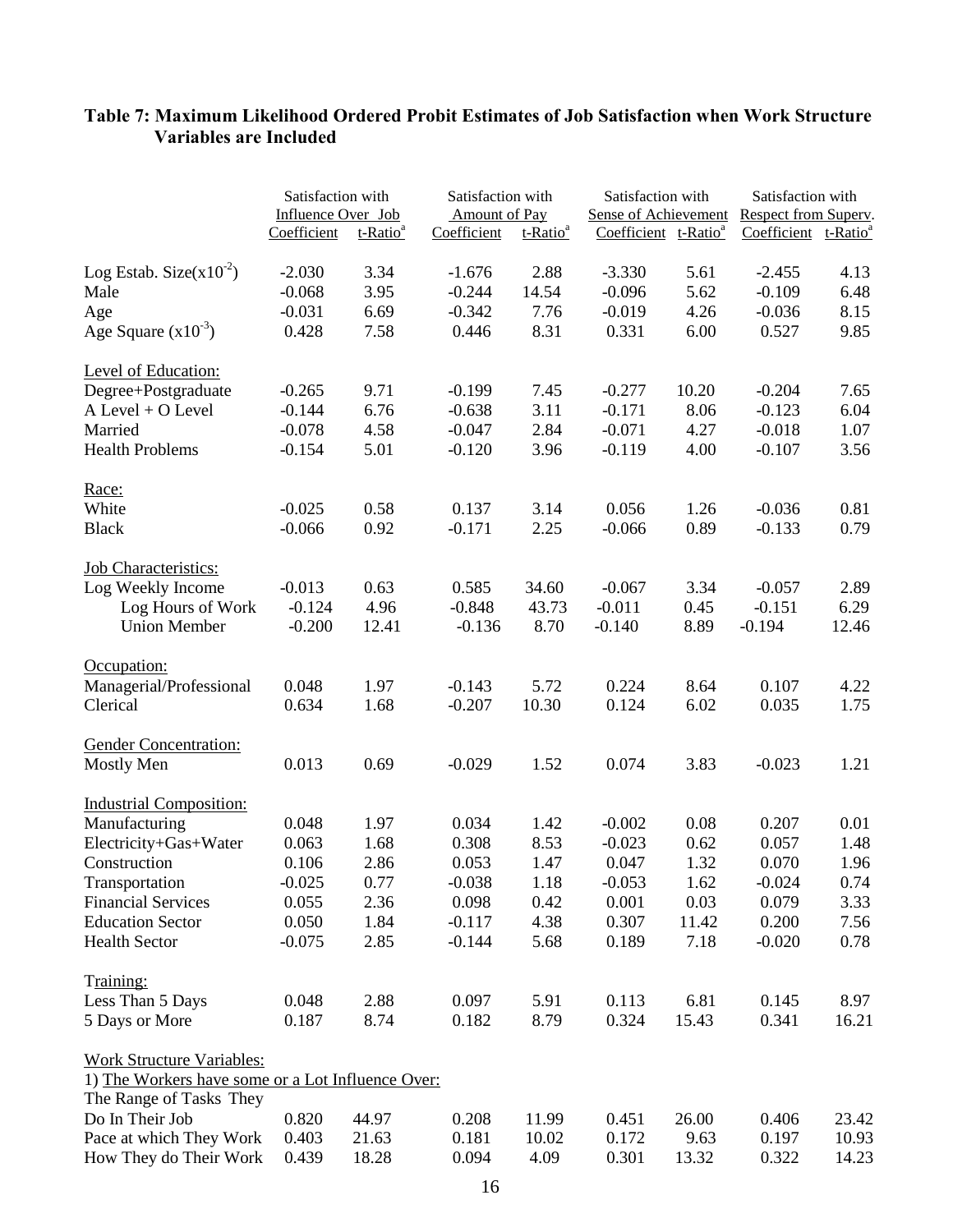|                                                | Satisfaction with         |                      | Satisfaction with    |                      | Satisfaction with                |        | Satisfaction with    |                      |
|------------------------------------------------|---------------------------|----------------------|----------------------|----------------------|----------------------------------|--------|----------------------|----------------------|
|                                                | <b>Influence Over Job</b> |                      | <b>Amount of Pay</b> |                      | <b>Sense of Achievement</b>      |        | Respect from Superv. |                      |
|                                                | Coefficient               | t-Ratio <sup>ª</sup> | Coefficient          | t-Ratio <sup>a</sup> | Coefficient t-Ratio <sup>a</sup> |        | Coefficient          | t-Ratio <sup>a</sup> |
| 2) If Needed Would the Following be Available: |                           |                      |                      |                      |                                  |        |                      |                      |
| <b>Flexible Working Hours</b>                  | $-0.242$                  | 2.49                 | $-0.185$             | 1.81                 | $-0.191$                         | 2.18   | $-0.313$             | 2.91                 |
| <b>Job Sharing</b>                             | $-0.087$                  | 0.89                 | $-0.100$             | 0.98                 | $-0.073$                         | 0.83   | $-0.113$             | 1.04                 |
| Parental leave                                 | $-0.081$                  | 0.81                 | $-0.065$             | 0.62                 | $-0.184$                         | 2.04   | $-0.075$             | 0.69                 |
| <b>Working From Home</b>                       | $-0.573$                  | 0.55                 | $-0.148$             | 1.35                 | $-0.938$                         | 0.96   | $-0.062$             | 0.53                 |
| Constant                                       | 2.550                     | 16.64                | 1.794                | 12.02                | 2.020                            | 13.95  | 2.660                | 17.11                |
| <b>Treshold Parameters:</b>                    |                           |                      |                      |                      |                                  |        |                      |                      |
| M(1)                                           | 1.029                     | 58.05                | 0.989                | 92.43                | 0.739                            | 53.18  | 0.639                | 58.70                |
| M(2)                                           | 1.975                     | 100.70               | 1.633                | 133.30               | 1.482                            | 93.32  | 1.301                | 100.45               |
| M(3)                                           | 3.639                     | 163.01               | 3.191                | 165.58               | 3.000                            | 162.15 | 2.700                | 167.97               |
| - Log Likelihood                               | 27 7 15                   |                      |                      | 32 498               | 29 861                           |        |                      | 31 976               |
| Chi-Squared (32)                               | 7 1 2 2                   |                      |                      | 2863                 | 3 5 7 6                          |        |                      | 3 642                |
| <b>Likelihood Ratio Test</b>                   | 1882                      |                      |                      | 1692                 | 1 4 6 0                          |        |                      | 1 1 4 8              |
| Number of Observations                         | 23 634                    |                      |                      | 23 634               | 23 634                           |        |                      | 23 634               |

Notes: See Table 1.

The likelihood ratio test tests for the joint significance of the work structure variables included. In each case, the statistic is distributed as a chi-square with seven degrees of freedom and is significant at the one percent level. The null hypothesis that the work structure variables are jointly zero is rejected in each case.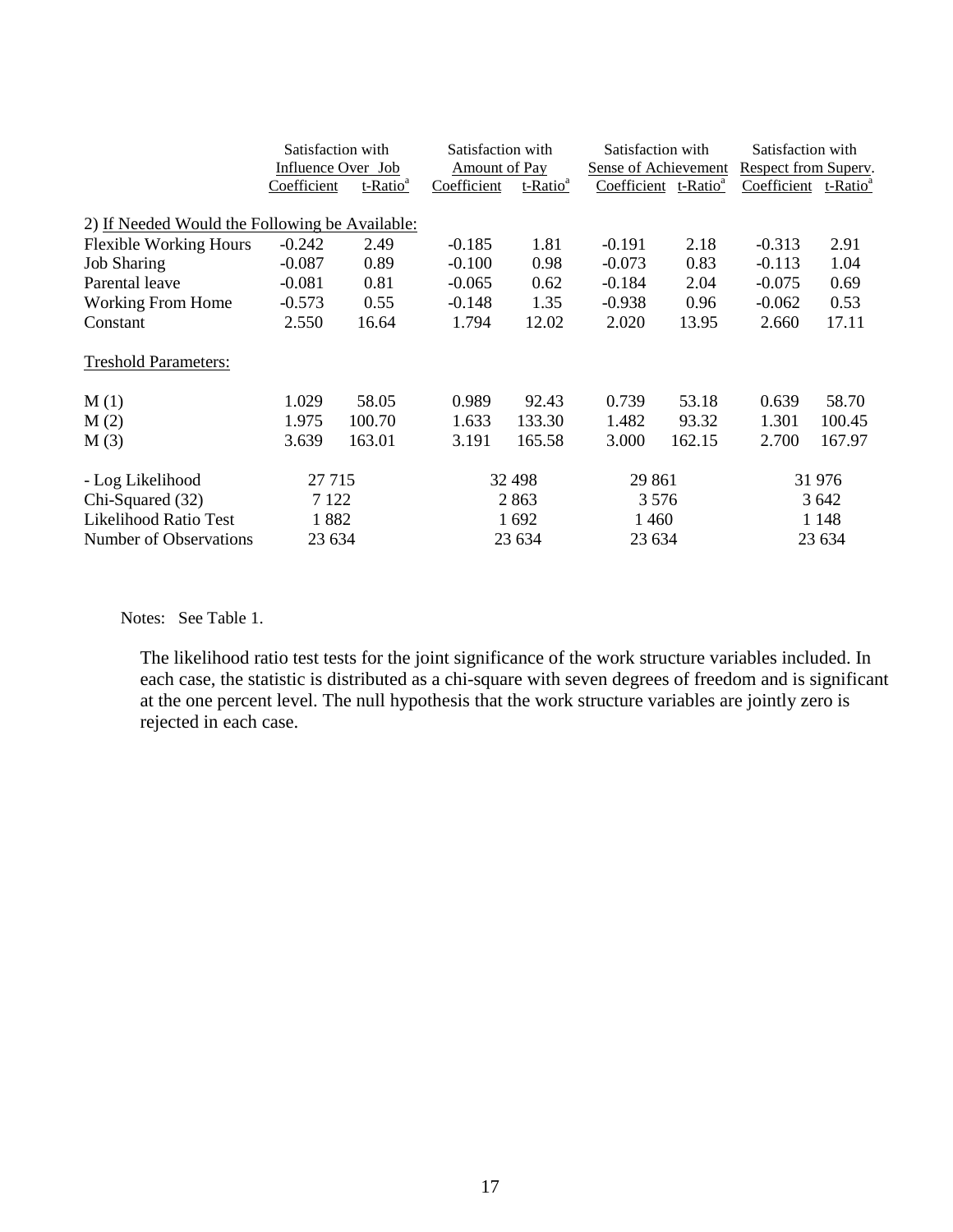|                                                        | Satisfaction with<br>Influence Over Job |                      | Satisfaction with<br>Amount of Pay |                      | Satisfaction with<br>Sense of Achievement |       | Satisfaction with<br>Respect from Superv. |       |
|--------------------------------------------------------|-----------------------------------------|----------------------|------------------------------------|----------------------|-------------------------------------------|-------|-------------------------------------------|-------|
|                                                        | Coefficient                             | t-Ratio <sup>a</sup> | Coefficient                        | t-Ratio <sup>a</sup> | Coefficient t-Ratio <sup>a</sup>          |       | Coefficient t-Ratio <sup>a</sup>          |       |
| Log Estab. Size $(x10^{-2})$                           | $-0.146$                                | 0.24                 | 0.474                              | 0.80                 | $-0.016$                                  | 2.75  | 0.900                                     | 1.46  |
| Male                                                   | $-0.102$                                | 5.91                 | $-0.277$                           | 16.23                | $-0.122$                                  | 7.15  | $-0.167$                                  | 9.64  |
| Age                                                    | $-0.024$                                | 5.13                 | $-0.030$                           | 6.55                 | $-0.011$                                  | 2.48  | $-0.024$                                  | 5.34  |
| Age Square $(x10^{-3})$                                | 0.356                                   | 6.24                 | 0.383                              | 7.00                 | 0.242                                     | 4.37  | 0.410                                     | 7.35  |
| Level of Education:                                    |                                         |                      |                                    |                      |                                           |       |                                           |       |
| Degree+Postgraduate                                    | $-0.229$                                | 8.39                 | $-0.159$                           | 5.87                 | $-0.258$                                  | 9.51  | $-0.147$                                  | 5.35  |
| A Level+0 Level                                        | $-0.132$                                | 6.16                 | $-0.029$                           | 1.41                 | $-0.158$                                  | 7.46  | $-0.100$                                  | 4.68  |
| Married                                                | $-0.887$                                | 5.23                 | $-0.047$                           | 2.78                 | $-0.072$                                  | 4.33  | $-0.026$                                  | 1.50  |
| <b>Health Problems</b>                                 | $-0.219$                                | 7.06                 | $-0.148$                           | 4.83                 | $-0.173$                                  | 5.84  | $-0.158$                                  | 5.17  |
| Race:                                                  |                                         |                      |                                    |                      |                                           |       |                                           |       |
| White                                                  | $-0.063$                                | 1.43                 | 0.154                              | 3.51                 | 0.029                                     | 0.66  | $-0.056$                                  | 1.22  |
| <b>Black</b>                                           | $-0.073$                                | 1.03                 | $-0.163$                           | 2.12                 | $-0.077$                                  | 1.05  | $-0.124$                                  | 1.61  |
| <b>Job Characteristics:</b>                            |                                         |                      |                                    |                      |                                           |       |                                           |       |
| Log Weekly Income                                      | 0.143                                   | 7.11                 | 0.665                              | 38.06                | 0.035                                     | 1.75  | 0.051                                     | 5.52  |
| Log Hours of Work                                      | $-0.155$                                | 6.10                 | $-0.875$                           | 45.07                | $-0.043$                                  | 1.71  | $-0.191$                                  | 7.62  |
| <b>Union Member</b>                                    | $-0.239$                                | 15.07                | $-0.146$                           | 9.23                 | $-0.152$                                  | 9.69  | $-0.190$                                  | 11.83 |
| Occupation:                                            |                                         |                      |                                    |                      |                                           |       |                                           |       |
| Managerial/Professional                                | 0.176                                   | 6.77                 | $-0.116$                           | 4.56                 | 0.278                                     | 10.72 | 0.150                                     | 5.72  |
| Clerical                                               | 0.036                                   | 1.72                 | $-0.193$                           | 9.46                 | 0.144                                     | 7.02  | 0.079                                     | 3.86  |
| <b>Gender Concentration:</b>                           |                                         |                      |                                    |                      |                                           |       |                                           |       |
| <b>Mostly Men</b>                                      | 0.023                                   | 1.21                 | $-0.032$                           | 1.65                 | 0.081                                     | 4.18  | $-0.015$                                  | 0.78  |
| <b>Industrial Composition:</b>                         |                                         |                      |                                    |                      |                                           |       |                                           |       |
| Manufacturing                                          | 0.035                                   | 1.43                 | 0.044                              | 1.81                 | 0.008                                     | 0.31  | 0.015                                     | 0.60  |
| Electricity+Gas+Water                                  | 0.053                                   | 1.41                 | 0.327                              | 8.93                 | $-0.030$                                  | 0.79  | 0.061                                     | 1.54  |
| Construction                                           | 0.068                                   | 1.84                 | 0.041                              | 1.13                 | 0.336                                     | 0.94  | 0.050                                     | 1.36  |
| Transportation                                         | $-0.145$                                | 4.60                 | $-0.600$                           | 1.75                 | $-0.109$                                  | 3.46  | $-0.075$                                  | 2.33  |
| <b>Financial Services</b>                              | $-0.007$                                | 0.29                 | 0.012                              | 0.49                 | $-0.030$                                  | 1.29  | 0.037                                     | 1.56  |
| <b>Education Sector</b>                                | 0.008                                   | 0.31                 | $-0.171$                           | 6.34                 | 0.293                                     | 10.95 | 0.153                                     | 5.57  |
| Health Sector                                          | $-0.081$                                | 2.97                 | $-0.183$                           | 7.05                 | 0.173                                     | 6.54  | $-0.038$                                  | 1.41  |
| Training:                                              |                                         |                      |                                    |                      |                                           |       |                                           |       |
| Less Than 5 Days                                       | 0.019                                   | 1.14                 | 0.086                              | 5.08                 | 0.067                                     | 3.95  | 0.061                                     | 3.54  |
| 5 Days or More                                         | 0.274                                   | 9.42                 | 0.144                              | 6.60                 | 0.222                                     | 10.20 | 0.175                                     | 7.83  |
| <b>Relations with Managers:</b>                        |                                         |                      |                                    |                      |                                           |       |                                           |       |
| Were You Frequently Asked Your Views on the Following: |                                         |                      |                                    |                      |                                           |       |                                           |       |
| <b>Staffing Issues</b>                                 | 0.274                                   | 9.42                 | 0.143                              | 5.10                 | 0.104                                     | 3.62  | 0.220                                     | 7.41  |
| Pay Issues                                             | 0.240                                   | 6.68                 | 0.275                              | 8.00                 | 0.133                                     | 3.81  | 0.119                                     | 3.31  |
| Health/Safety at Work                                  | 0.261                                   | 13.36                | 0.146                              | 7.92                 | 0.271                                     | 14.18 | 0.287                                     | 14.73 |

# **Table 8 : Maximum Likelihood Ordered Probit Estimates of Job Satisfaction when Managerial Relations Variables are Included**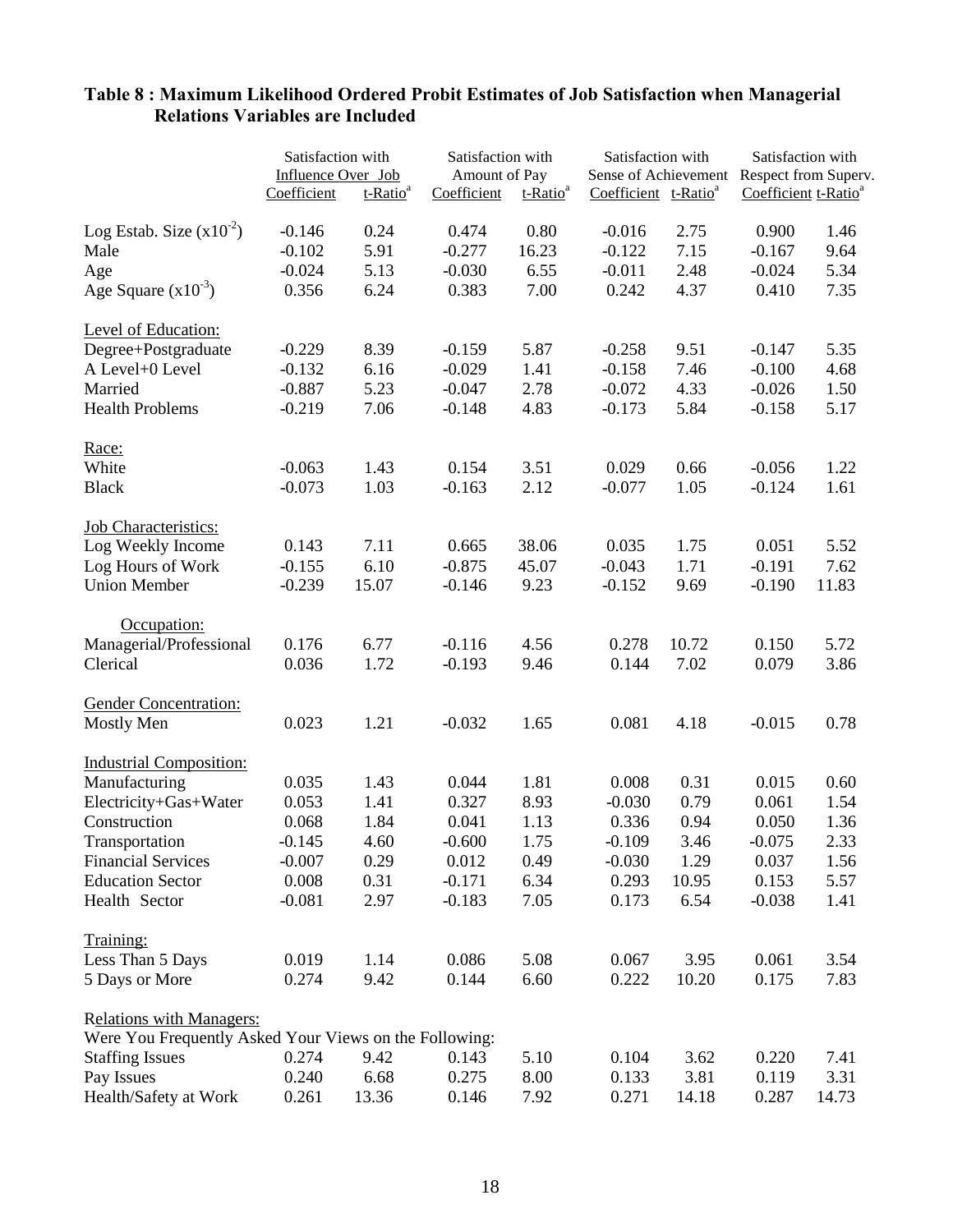|                                                                                         | Satisfaction with<br>Influence Over Job<br>Coefficient | t-Ratio <sup>a</sup>         | Satisfaction with<br>Amount of Pay<br>Coefficient | t-Ratio <sup>a</sup> | Satisfaction with<br>Sense of Achievement<br>Coefficient t-Ratio <sup>a</sup> |                                  | Satisfaction with<br>Respect from Superv.<br>Coefficient t-Ratio <sup>a</sup> |                                      |
|-----------------------------------------------------------------------------------------|--------------------------------------------------------|------------------------------|---------------------------------------------------|----------------------|-------------------------------------------------------------------------------|----------------------------------|-------------------------------------------------------------------------------|--------------------------------------|
| During the Past Year Have You Discussed the Following with Your Manager:                |                                                        |                              |                                                   |                      |                                                                               |                                  |                                                                               |                                      |
| How You are Getting on<br>with Your Job                                                 | 0.169                                                  | 0.64                         | $-0.008$                                          | 0.02                 | $-0.326$                                                                      | 1.17                             | 0.233                                                                         | 0.54                                 |
| Your Chances of Promotion 0.246                                                         |                                                        | 0.94                         | 0.040                                             | 0.12                 | $-0.234$                                                                      | 0.84                             | 0.467                                                                         | 1.08                                 |
| <b>Your Training Needs</b>                                                              | 0.295                                                  | 1.13                         | $-0.039$                                          | 0.14                 | $-0.192$                                                                      | 0.69                             | 0.528                                                                         | 1.22                                 |
| Your Pay                                                                                | 0.303                                                  | 1.16                         | $-0.190$                                          | 0.55                 | $-0.145$                                                                      | 0.52                             | 0.550                                                                         | 1.27                                 |
| Would You Say that the Managers are very Good at                                        |                                                        |                              |                                                   |                      |                                                                               |                                  |                                                                               |                                      |
| <b>Treating Employees Fairly</b>                                                        | 0.420                                                  | 15.35                        | 0.364                                             | 14.09                | 0.435                                                                         | 16.41                            | 0.716                                                                         | 25.32                                |
| How Would You Describe The Relations Between Managers and Employees Here                |                                                        |                              |                                                   |                      |                                                                               |                                  |                                                                               |                                      |
| Very Good<br>Constant                                                                   | 0.488<br>1.950                                         | 18.39<br>6.79                | 0.331<br>1.325                                    | 13.56<br>3.68        | 0.474<br>1.932                                                                | 18.41<br>6.43                    | 0.836<br>1.710                                                                | 30.32<br>3.83                        |
| <b>Treshold Parameters:</b>                                                             |                                                        |                              |                                                   |                      |                                                                               |                                  |                                                                               |                                      |
| M(1)<br>58.03                                                                           |                                                        | 0.908<br>56.69               |                                                   | 1.000                | 92.28                                                                         | 0.709                            | 53.74                                                                         | 0.635                                |
| M(2)<br>M(3)                                                                            | 1.737<br>3.301                                         | 98.34<br>161.60              | 1.654<br>3.269                                    | 132.92<br>159.68     | 1.442<br>2.981                                                                | 95.39<br>166.00                  | 1.317<br>2.866                                                                | 100.14<br>167.14                     |
| - Log Likelihood<br>Chi-Squared (34)<br>Likelihood Ratio Test<br>Number of Observations | 28 632                                                 | 3 3 8 3<br>3 3 5 0<br>22 900 | 31 39 6<br>23 109                                 | 3 5 3 9<br>2 7 4 2   |                                                                               | 30 027<br>3539<br>1856<br>23 706 |                                                                               | 29 5 88<br>5 9 6 6<br>2878<br>22 769 |

Notes: See Table 1.

The likelihood ratio test tests for the joint significance of the variables describing employee-manager relationships. In each case, the statistic is distributed as a chi-square with nine degrees of freedom and is significant at the one percent level. The null hypothesis that the variables describing employee-manager relationships are jointly zero is rejected in each case.